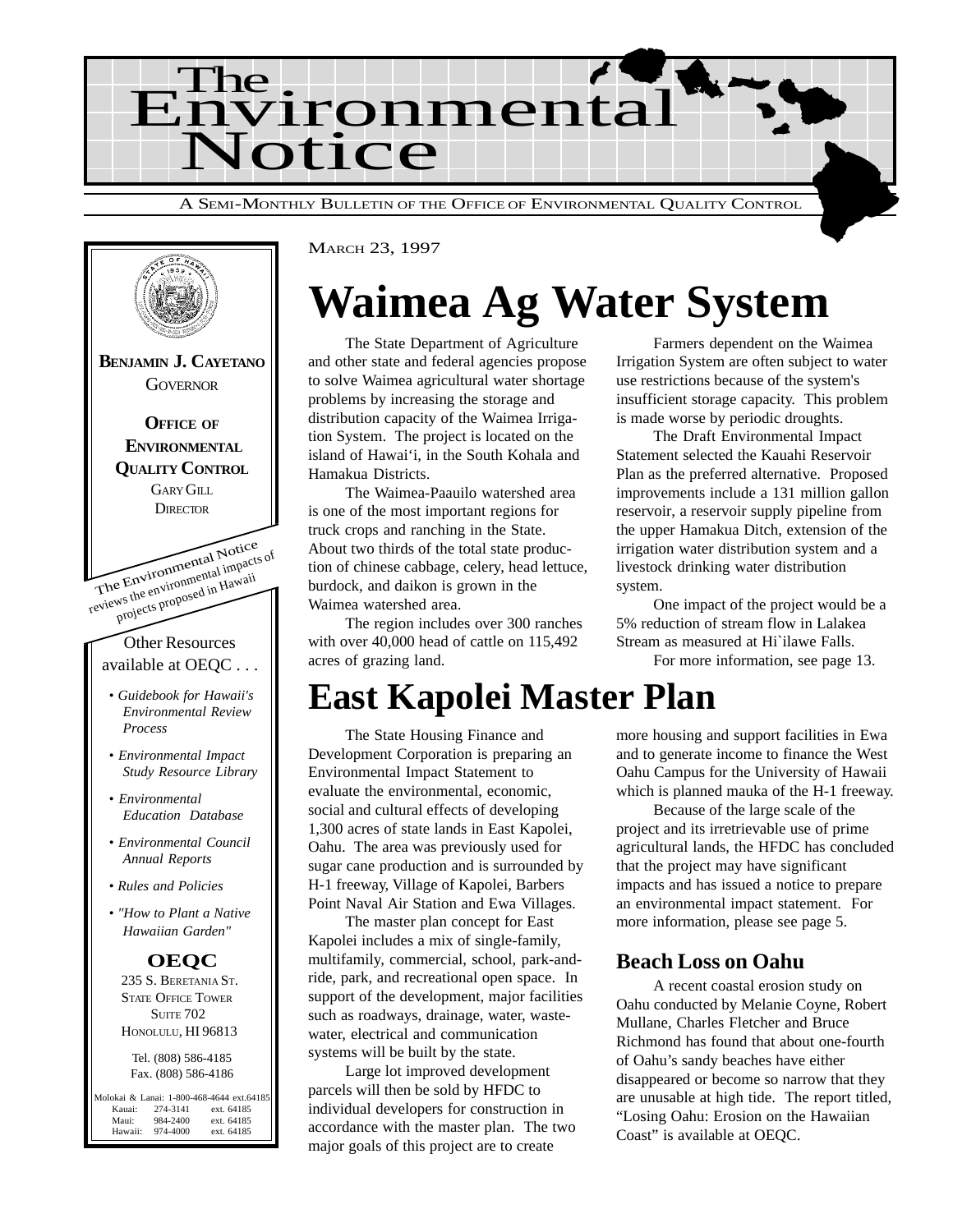# Table of Contents

#### MARCH 23, 1997

#### **1** Oahu Notices

| <b>Draft Environmental Assessments</b>                                                       |  |
|----------------------------------------------------------------------------------------------|--|
|                                                                                              |  |
| (2) Kahaluu Stream Slope Repair at Hakuhale Street  3                                        |  |
|                                                                                              |  |
| <b>Final Environmental Assessments/</b><br><b>Findings of No Significant Impacts (FONSI)</b> |  |
|                                                                                              |  |
|                                                                                              |  |
|                                                                                              |  |
| <b>Environmental Impact Statement Preparation Notices</b>                                    |  |
| (6) East Kapolei Master Plan Development Project 5                                           |  |
| <b>Final Environmental Impact Statements</b>                                                 |  |
|                                                                                              |  |
| <b>National Environmental Policy Act (NEPA)</b>                                              |  |
| (8) Bellows Air Force Station EOD Survey and Clearance of Parcel                             |  |
|                                                                                              |  |
| <b>Previously Published Projects Pending Public Comments</b>                                 |  |
|                                                                                              |  |
| <b>Final Environmental Impact Statements</b>                                                 |  |
| <b>Acceptance Notices</b>                                                                    |  |
|                                                                                              |  |

#### 3 **Maui Notices**

#### **Draft Environmental Assessments** [\(1\) Honoapiilani Highway Widening \(Kaanapali Parkway](#page-8-0) to Honokowai Stream) .................................................................. 9 [\(2\) Mokulele Highway/Puunene Bypass](#page-8-0) .............................................. 9

Waialua-Haleiwa Wastewater Facilities ...............................................8

#### **Final Environmental Assessments/**

#### **Findings of No Significant Impacts (FONSI)**

| (3) Jusdoit Commercial Complex Application for        |  |
|-------------------------------------------------------|--|
|                                                       |  |
| (4) Lahaina Reconstruction of Commercial Building  11 |  |
|                                                       |  |

#### **Previously Published Projects Pending Public Comments**

#### 6 **[Hawaii Notices](#page-12-0)**

#### **Final Environmental Assessments/ Findings of No Significant Impact (FONSI)**

[\(1\) Hualalai Elderly Housing.............................................................. 13](#page-12-0)

#### **Draft Environmental Impact Statements** (2) Waimea-Paauilo Watershed [........................................................ 13](#page-12-0)

| <b>Previously Published Projects Pending Public Comments</b> |  |
|--------------------------------------------------------------|--|
|                                                              |  |
|                                                              |  |

#### 7 **Kauai Notices**

| <b>Previously Published Projects Pending Public Comments</b> |  |
|--------------------------------------------------------------|--|
|                                                              |  |

#### **Land Use Commission Notices**

#### **[Shoreline Notices](#page-15-0)**

#### **Pollution Control Permits**

#### **[Federal Notices](#page-17-0)**

| Pohakuloa, Makua, Kawailoa, Kahuku and Schofield Endangered |  |
|-------------------------------------------------------------|--|
|                                                             |  |
|                                                             |  |
| Northwestern Hawaiian Islands Monk Seal Permit  19          |  |
|                                                             |  |
|                                                             |  |
|                                                             |  |

#### **Letter of Notice**

|--|--|

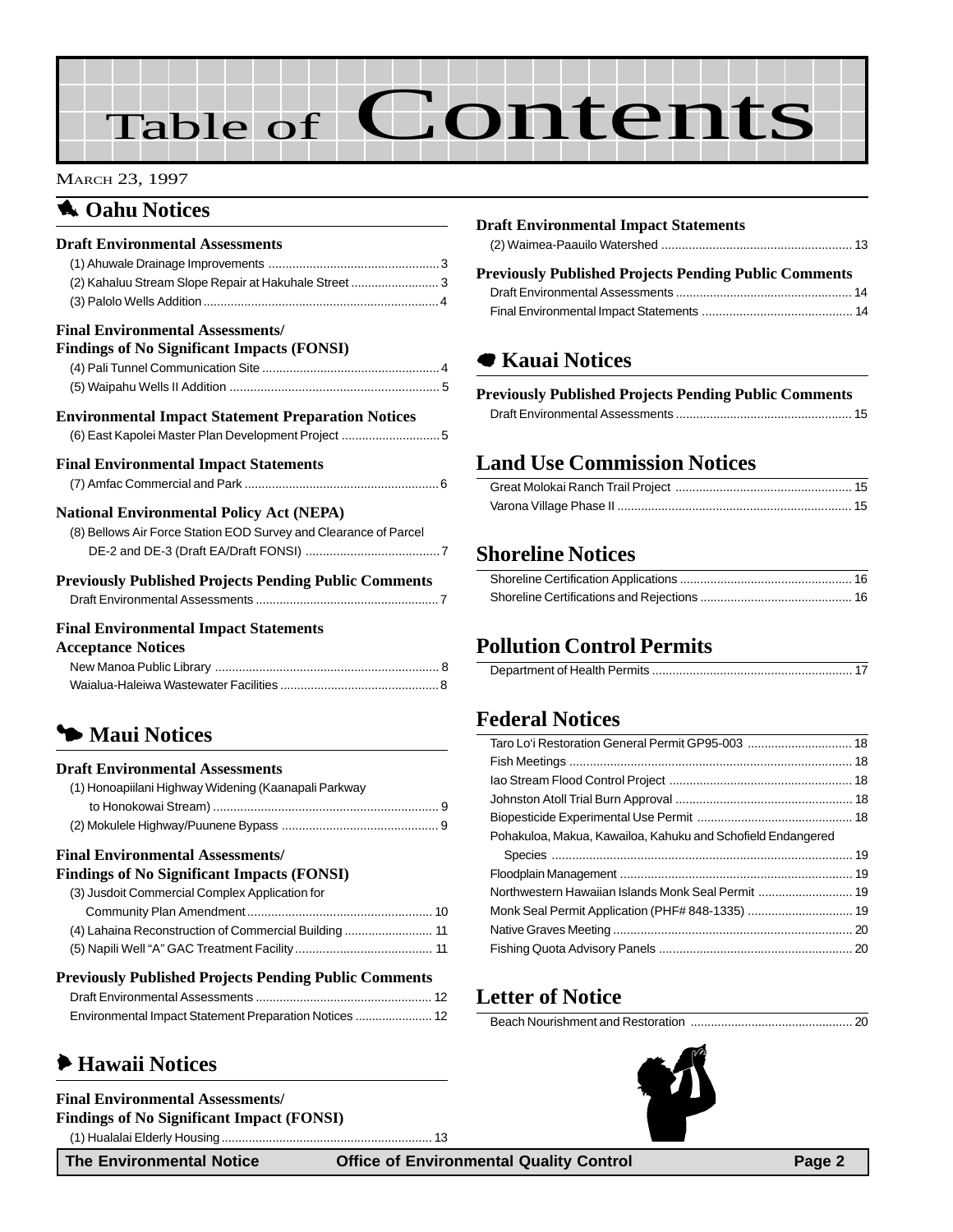MARCH 23, 1997

**1**

**3**

**4**

**Oahu Notices**

**2**

### <span id="page-2-0"></span>**Draft Environmental Assessments**

### 1 **(1) Ahuwale Drainage Improvements**

| District:             | Honolulu                            |
|-----------------------|-------------------------------------|
| TMK :                 | $3-6-20$ : 21, 40, 87; 3-6-04:18    |
| Applicant:            | City and County of Honolulu         |
|                       | Department of Public Works          |
|                       | 650 South King Street               |
|                       | Honolulu, Hawaii 96813              |
|                       | Contact: Tyler Sugihara (523-4932)  |
| Accepting             |                                     |
| <b>Authority:</b>     | City and County of Honolulu         |
|                       | Department of Public Works          |
|                       | 650 South King Street               |
|                       | Honolulu, Hawaii 96813              |
|                       | Contact: Tyler Sugihara (523-4932)  |
| <b>Consultant:</b>    | Hida, Okamoto & Associates, Inc.    |
|                       | 1440 Kapiolani Boulevard, Suite 915 |
|                       | Honolulu, Hawaii 96814              |
|                       | Contact: Harvey Hida (942-0066)     |
| <b>Public Comment</b> |                                     |

| <b>Deadline:</b> | April 22, 1997                           |
|------------------|------------------------------------------|
| Status:          | DEA First Notice pending public comment. |
|                  | Address comments to the applicant with   |
|                  | copies to the consultant and OEQC.       |

The City and County of Honolulu, Department of Public Works proposes to reconstruct an interceptor ditch and storm drain system in the Ahuwale Street area in Aina Haina, Honolulu, Oahu. The interceptor ditch and storm drain system were initially constructed as part of the improvements for the Aina O Haina, Section 9, Unit 1 Subdivision and cannot accommodate the projected storm water runoff flows. The project will concrete line and construct walls for approximately 1,200 feet of the interceptor ditch, and replace approximately 600 feet of drain pipelines. The estimated construction cost is \$1,200,000. Portions of the project are within areas zoned P-1, Restricted Preservation, and will require a Conservation District Use Permit.

#### 1 **(2) Kahaluu Stream Slope Repair at Hakuhale Street**

**6 8**

**5**

**7**

| District:             | Koolaupoko                                                                                             |
|-----------------------|--------------------------------------------------------------------------------------------------------|
| TMK:                  | $4 - 7 - 68:12$                                                                                        |
| Applicant:            | City and County of Honolulu                                                                            |
|                       | Department of Public Works                                                                             |
|                       | 650 South King Street, 15th Floor                                                                      |
|                       | Honolulu, Hawaii 96813                                                                                 |
|                       | Contact: James Wang (523-4041)                                                                         |
| Accepting             |                                                                                                        |
| <b>Authority:</b>     | City and County of Honolulu                                                                            |
|                       | Department of Public Works                                                                             |
|                       | 650 South King Street, 15th Floor                                                                      |
|                       | Honolulu, Hawaii 96813                                                                                 |
|                       | Contact: James Wang (523-4041)                                                                         |
| <b>Public Comment</b> |                                                                                                        |
| <b>Deadline:</b>      | April 22, 1997                                                                                         |
| Status:               | DEA First Notice, pending public comment.<br>Address comments to the applicant with<br>copies to OEQC. |
|                       |                                                                                                        |

The proposed project involves the construction of a CRM retaining wall and slope lining in a 70-foot segment of Kahaluu Stream near the City's drain outlet structure near Hakuhale and Waipaipai Streets in Kahaluu.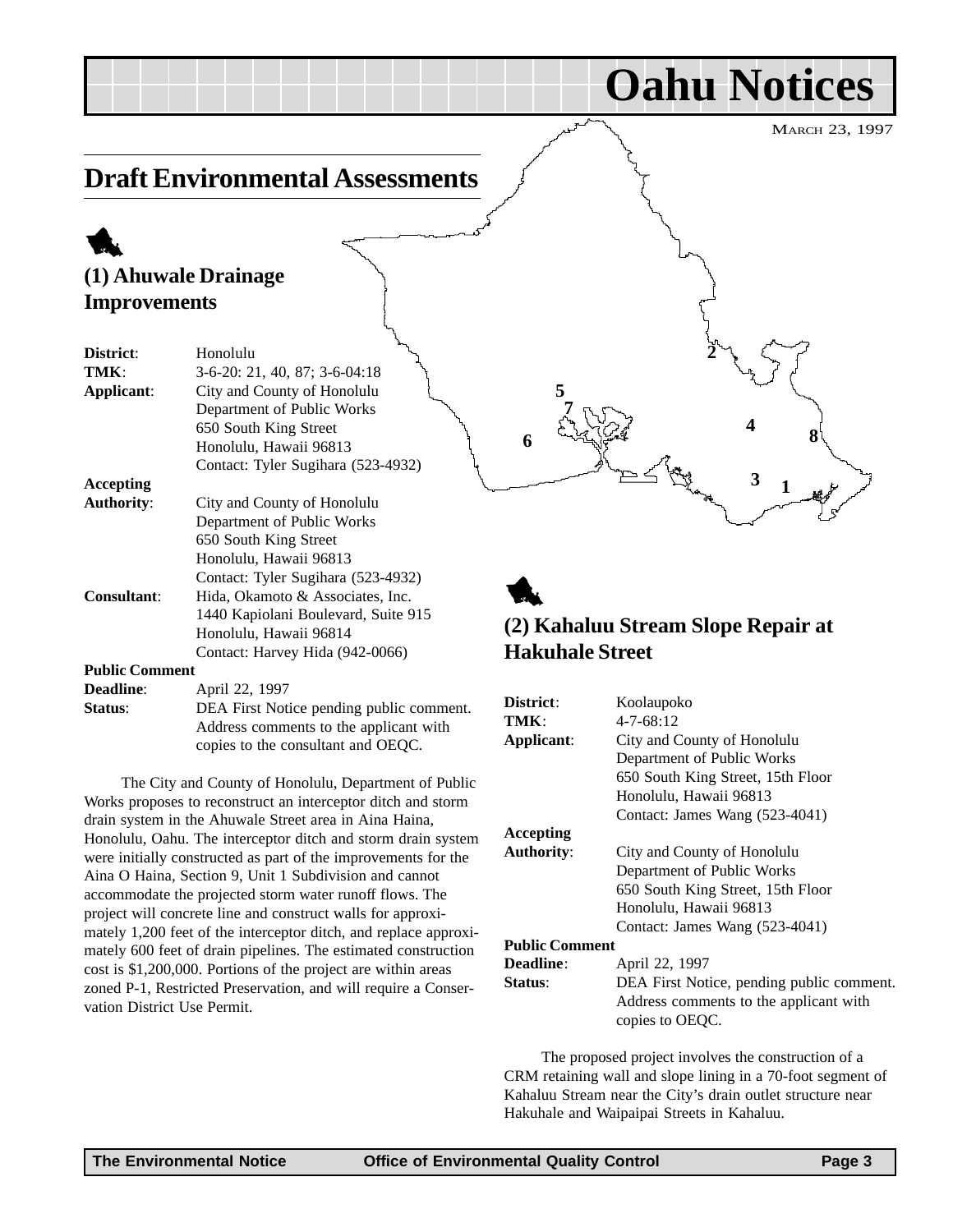## <span id="page-3-0"></span>**Oahu Notices**

MARCH 23, 1997

The existing stream embankment has eroded and has caused undermining of the outlet structure. Completion of the proposed project would stabilize the slopes and preclude further erosion and property damage.

It it anticipated that construction will begin in October 1997.



#### **(3) Palolo Wells Addition**

| District:             | Honolulu                                  |
|-----------------------|-------------------------------------------|
| TMK:                  | 3-4-024:44                                |
| Applicant:            | City and County of Honolulu               |
|                       | Board of Water Supply                     |
|                       | 630 South Beretania Street                |
|                       | Honolulu, Hawaii 96843                    |
|                       | Contact: Barry Usagawa (527-5235)         |
| Accepting             |                                           |
| <b>Authority:</b>     | City and County of Honolulu               |
|                       | <b>Board of Water Supply</b>              |
|                       | 630 South Beretania Street                |
|                       | Honolulu, Hawaii 96843                    |
|                       | Contact: Barry Usagawa (527-5235)         |
| Consultant:           | George Yuen & Associates, Inc.            |
|                       | 100 North Beretania Street, Suite 303     |
|                       | Honolulu, Hawaii 96817                    |
|                       | Contact: George Yuen (536-0081)           |
| <b>Public Comment</b> |                                           |
| <b>Deadline:</b>      | April 22, 1997                            |
| Status:               | DEA First Notice, pending public comment. |
|                       | Address comments to the applicant with    |
|                       | copies to the consultant and OEQC.        |

The City and County of Honolulu, Board of Water Supply (BWS) proposes to drill, case and pump test an additional potable water well located within the existing BWS Palolo Wells facility along Carlos Long Street. The well addition will be situated at an elevation of approximately 387 feet and will serve as a backup well for the existing well at the site. Standard test pumping and monitoring protocol will be followed. Based on previous pump tests of the existing well, no adverse impact is anticipated.

If test pumping results are favorable, the BWS will incorporate the exploratory well into its permanent production facilities. There will be no increase in permitted water use because this well addition is solely for standby and peak pumping purposes to the existing well at the site. Best

management practices will be implemented during the test pumping of the exploratory well to minimize potential pollution of receiving waters.

### **Final Environmental Assessments/Findings of No Significant Impacts (FONSI)**



#### **(4) Pali Tunnel Communication Site**

| District:               | Honolulu                               |
|-------------------------|----------------------------------------|
| TMK:                    | State highway right-of-way             |
| Applicant:              | Western PCS II Corp.                   |
|                         | 99-860 Iwaena Street                   |
|                         | Aiea, Hawaii 96701                     |
|                         | Contact: Oscar Libed (487-0061 x 215)  |
| Accepting               |                                        |
| <b>Authority:</b>       | State Department of Transportation     |
|                         | 888 Mililani Street, #502              |
|                         | Honolulu, Hawaii 96813                 |
|                         | Contact: Michael Amuro (587-2023)      |
| <b>Consultant:</b>      | Analytical Planning Consultants, Inc.  |
|                         | 84 North King Street                   |
|                         | Honolulu, Hawaii 96817                 |
|                         | Contact: Donald Clegg (536-5695)       |
| <b>Public Challenge</b> |                                        |
| <b>Deadline:</b>        | April 22, 1997                         |
| Status:                 | FEA/FONSI issued, project may proceed. |

The applicants are PrimeCo Personal Communications L.P., Pocket Communications Inc., Western PCS II Inc., Honolulu Cellular Telephone Co., GTE Moblenet, and Hawaii Wireless Inc. They are proposing to construct a transmitter/receiver installation between the entrance and exit bores on the Honolulu side of the Pali Tunnels. The installation will be used to facilitate PCS and Cellular wireless telephone communications, and paging on the Honolulu approach to the Tunnel and within the tunnel itself.

Six grid paraflector antennas, 68 inches wide and 36 inches high will be placed on the top 28 feet of a 90 foot triangular lattice construction tower 3 feet on a side. An AM/ FM antenna to be used by the State will be placed at the 50 foot level. All equipment cabinets will be placed inside the control building, hence will not be visible to the public.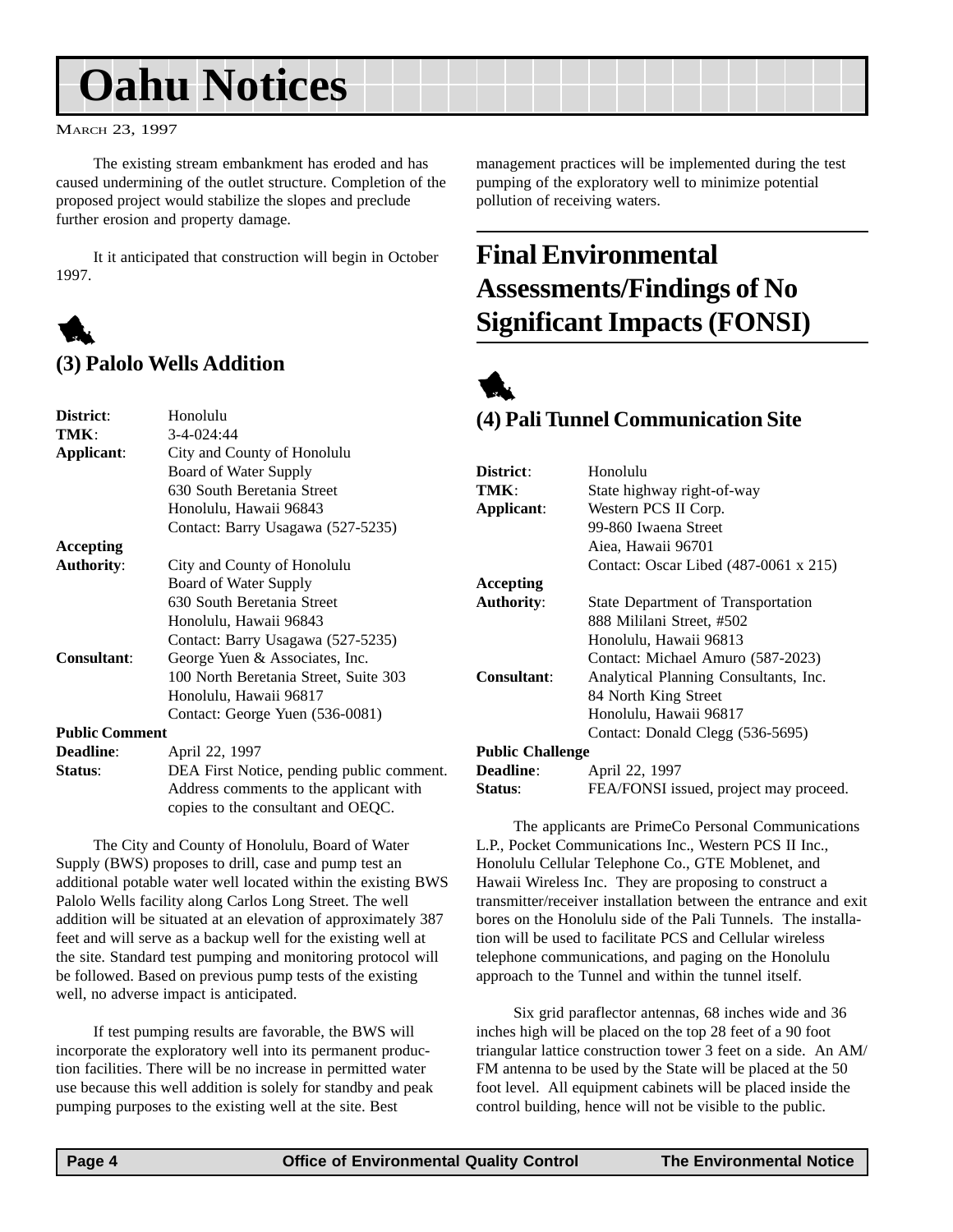<span id="page-4-0"></span>

MARCH 23, 1997

Communication inside the tunnels will be provided by four "yagi" antennas three feet long with an approximate width of six inches. These antennas will be mounted in a row in the upper corner of each tunnel. There will be no impact from radiation as the exclusion distance for the panel antennas is 7.2 feet. This contour is well above the height of any vehicles using the tunnel. The proposed structure is replacing an existing antenna tower. Like the existing tower, the new tower will be a lattice structure and the antennas will be a grid design. Both of these designs present a "see through" appearance such that the trees behind the structures will be visible. The tower and the antennas will be painted to match the background. This together with the "see through" design will largely mitigate any visual impacts.



#### **(5) Waipahu Wells II Addition**

| District:               | Ewa                                    |
|-------------------------|----------------------------------------|
| TMK:                    | $9 - 4 - 07:37$                        |
| Applicant:              | City and County of Honolulu            |
|                         | Board of Water Supply                  |
|                         | 630 South Beretania Street             |
|                         | Honolulu, Hawaii 96843                 |
|                         | Contact: Barry Usagawa (527-5235)      |
| <b>Accepting</b>        |                                        |
| <b>Authority:</b>       | City and County of Honolulu            |
|                         | Board of Water Supply                  |
|                         | 630 South Beretania Street             |
|                         | Honolulu, Hawaii 96843                 |
|                         | Contact: Barry Usagawa (527-5235)      |
| <b>Consultant:</b>      | George A.L. Yuen and Associates        |
|                         | 100 N. Beretania Street, Suite 303     |
|                         | Honolulu, Hawaii 96817                 |
|                         | Contact: George Yuen (536-0081)        |
| <b>Public Challenge</b> |                                        |
| <b>Deadline:</b>        | April 22, 1997                         |
| Status:                 | FEA/FONSI issued, project may proceed. |

The City and County of Honolulu Board of Water Supply (BWS) proposes to drill, case and pump test an exploratory potable water well located within the existing BWS Waipahu Wells II facility. The exploratory well will be situated at an elevation of approximately 210 feet and will be located in the northeastern corner of the property.

The overall diameter of the well will be 18 inches with a 14-inch casing and a 2-inch grout-filled annulus. The total depth of the well will be approximately 360 feet with a casing length of about 250 feet, leaving an uncased bore of about 110 feet in depth. The proposed well is anticipated to yield about 1.5 million gallons of potable water per day for distribution to the Ewa area or transported to Honolulu. Best management practices will be implemented during the test pumping of the exploratory well to minimize potential pollution of receiving waters.

### **Environmental Impact Statement Preparation Notices**



#### **(6) East Kapolei Master Plan Development Project**

| District:             | Ewa                                            |
|-----------------------|------------------------------------------------|
| TMK:                  | 9-1-16: 8, 108, 109; 9-1-17: 71, 72, 4 (por.); |
|                       | $9-1-18$ ; 1 (por.)                            |
| Applicant:            | Housing Finance and Development Corpo-         |
|                       | ration                                         |
|                       | 677 Queen Street, Suite 300                    |
|                       | Honolulu, Hawaii 96813                         |
|                       | Contact: Steve Thomas (587-0640)               |
| Accepting             |                                                |
| <b>Authority:</b>     | Governor, State of Hawaii                      |
|                       | c/o Office of Environmental Quality Control    |
|                       | 235 South Beretania Street, Suite 702          |
|                       | Honolulu, Hawaii 96813                         |
| <b>Consultant:</b>    | <b>PBR Hawaii</b>                              |
|                       | 1001 Bishop Street, Suite 650                  |
|                       | Honolulu, Hawaii 96813                         |
|                       | Contact: David Hulse (521-5631)                |
| <b>Public Comment</b> |                                                |
| Deadline:             | April 22, 1997                                 |
| Status:               | EISPN First Notice, pending public             |
|                       | comment. Address comments to the               |
|                       | applicant with copies to the accepting         |
|                       | authority, the consultant and OEQC.            |

The master plan concept for the East Kapolei Master Plan Development Project includes a mix of single-family, multi-family, commercial, public facility, (i.e., school parcels), parks, and recreational open space areas. Residential units will be sold at prices in accordance with the City's affordable housing policy.

These land uses are all planned to be within easy walking distance of one another and from other adjoining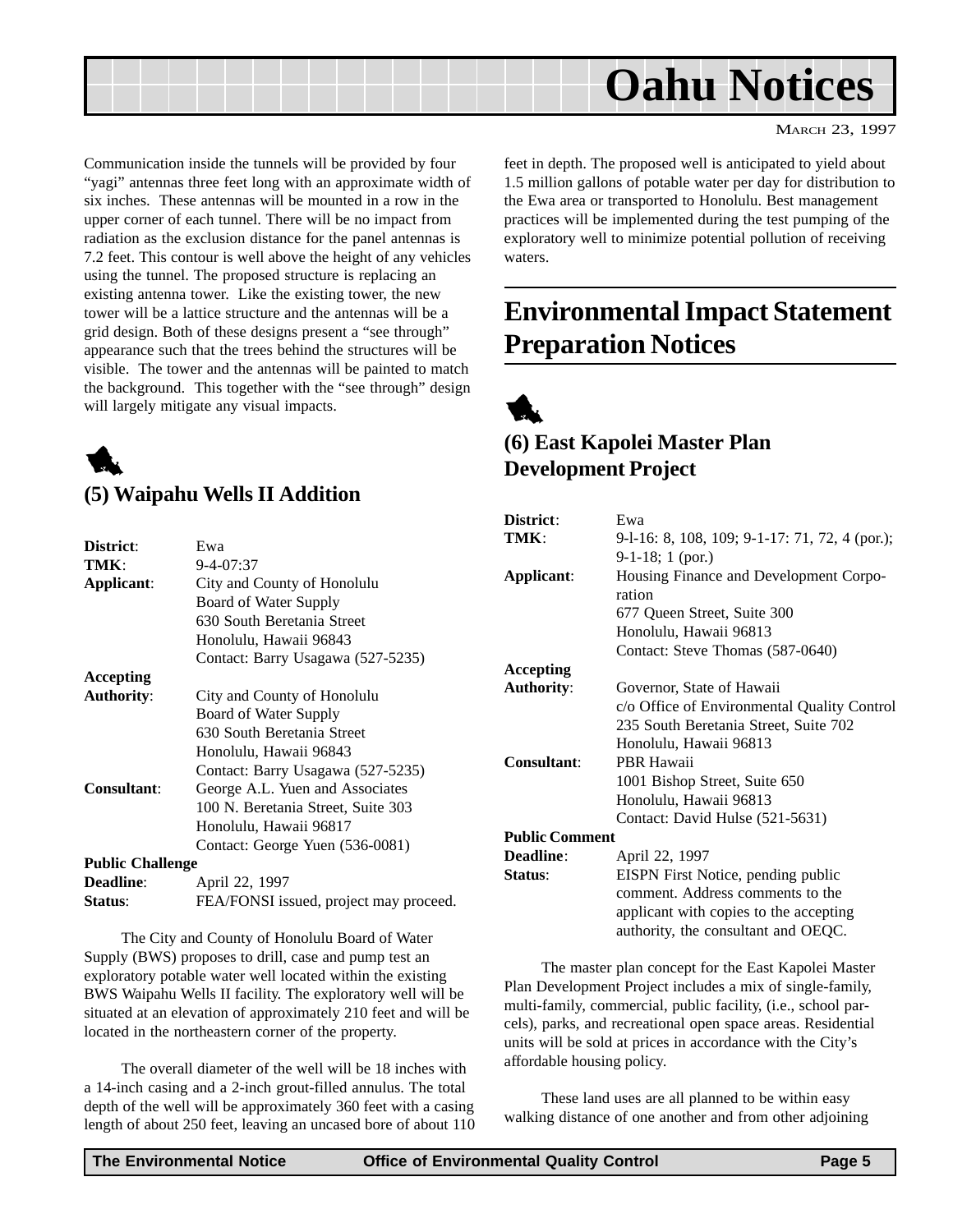## <span id="page-5-0"></span>**Oahu Notices**

#### MARCH 23, 1997

areas which will likely be developed in the future. In support of the development, infrastructure facilities to be expanded or improved include access and circulation roadways, drainage systems, water and wastewater systems, and electrical/ communication systems.

The single family residential component of the plan, calls for approximately 740 acres of the subject property to be used for residential building sites. Current plans assume that the residential subdivisions will be designed at densities ranging from 7-8 units per acre with preliminary estimated number of single family units ranging between 5,200 to 5,900 units.

The multi-family units will consist of approximately 277 acres of the project site consisting of approximately 3,100 to 4,000 multi-family units. To minimize the need for vehicular transportation, most multi-family parcels have been located by the master plan at locations proximate to major transportation facilities, commercial facilities, school sites, and parks in order to minimize the need to drive to project amenities and public facilities.

The project master plan envisions the establishment of a network of neighborhood parks (each approximately 3-5 acres) and an open space recreational/drainage corridor. This open space corridor of approximately 170 acres will be used as an undeveloped grassed drainage way to convey surface flows during intense storm events, and be used as a passive open space recreational and aesthetic amenity.

The two commercial nodes identified by the master plan totals approximately 24 acres within the project area providing for a broad range of potential commercial uses.

Acreage allotments for proposed school sites include three elementary school sites of 12 acres each and an intermediate school site of 20 acres.

Large lot improved development parcels will be sold by HFDC to individual developers for construction in accordance with the land uses envisioned by the master plan, and permitted by the Ewa Development Plan and applicable zoning classifications. Major backbone infrastructure will be provided by HFDC. All other applicable plans and programs for the area will be implemented by future developers. Final determination of land use types, densities, number of units, pricing, development timetable, and projected costs will be identified during the entitlement review process and will be provided in the Draft and Final Environmental Impact Statements.

### **Final Environmental Impact Statements**

### 1 **(7) Amfac Commercial and Park**

| District:         | Ewa                                       |
|-------------------|-------------------------------------------|
| TMK:              | $9-4-02:04$ (por.)                        |
| Applicant:        | Amfac Property Development Corp.          |
|                   | 700 Bishop Street, 21st Floor             |
|                   | Honolulu, Hawaii 96813                    |
|                   | Contact: Timothy Johns (543-8929)         |
| Accepting         |                                           |
| <b>Authority:</b> | City and County of Honolulu               |
|                   | <b>Planning Department</b>                |
|                   | 650 South King Street, 8th Floor          |
|                   | Honolulu, Hawaii 96813                    |
|                   | Contact: Lin Wong (523-4485)              |
| Consultant:       | PBR Hawaii                                |
|                   | 1001 Bishop Street, Suite 650             |
|                   | Honolulu, Hawaii 96813                    |
|                   | Contact: Vincent Shigekuni (521-5631)     |
| Status:           | FEIS currently being reviewed by the City |
|                   | and County of Honolulu, Planning Depart-  |
|                   | ment.                                     |
|                   |                                           |

The applicant, Amfac/JMB Hawaii, Inc., is seeking an amendment to the City and County of Honolulu's Central Oahu Development Plan Land Use Map for the proposed Amfac Commercial and Park project. The amendment request proposes the redesignation of approximately 15.8 acres of Industrial and 7.5 acres of Residential to approximately 20.3 acres of Commercial and 3 acres of Park.

The Amfac Commercial and Park project is located in Waipahu on a portion of the former sugar mill site. The proposed project involves the second of two phases of development at the former sugar mill site. Phase I is limited primarily to the proposed Amfac Industrial Subdivision and Phase II involves the subject commercial and park proposal.

The applicant proposes to develop 20.3 acres for commercial and community-oriented uses and 3 acres toward the expansion of Hans L'Orange Park. Commercial development would include a business park based on a theme of a former sugar mill which incorporates industrial-style buildings, old equipment, photographs, mill stack, etc. A heritage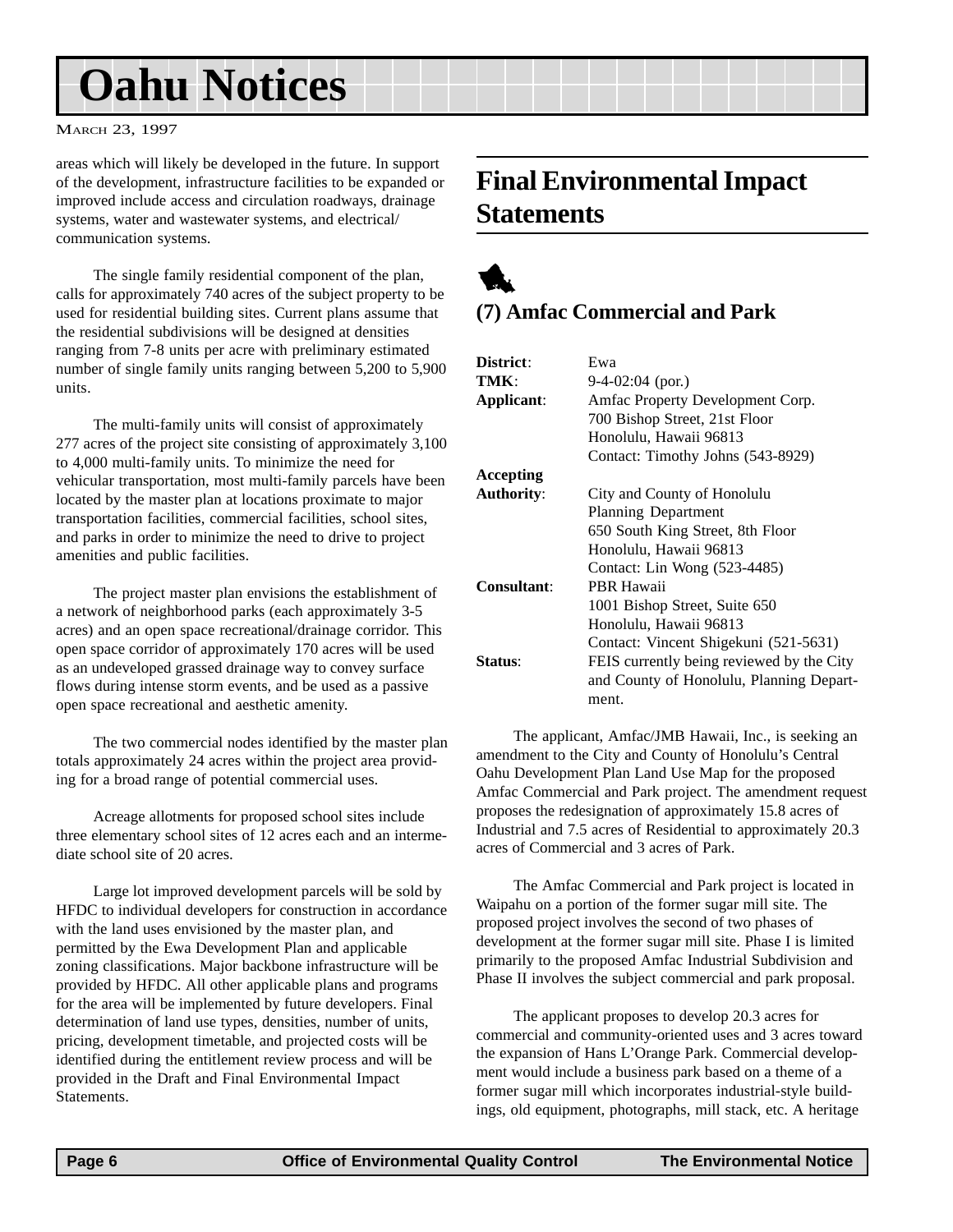<span id="page-6-0"></span>

MARCH 23, 1997

park/center and community facilities which include a YMCA and a Filipino Community Center are proposed adjacent to the commercial area. Hans L'orange Park will be expanded to include an extension of the Park's left field line, more passive park area, additional parking and other improvements.

### **National Environmental Policy Act (NEPA)**



#### **(8) Bellows Air Force Station EOD Survey and Clearance of Parcel DE-2 and DE-3 (Draft EA/Draft FONSI)**

| District:             | Honolulu                                |
|-----------------------|-----------------------------------------|
| TMK:                  | $4 - 1 - 15 - 1$                        |
| Applicant:            | Captain Jennifer Munson                 |
|                       | 15th Civil Engineer Squadron            |
|                       | 75 H Street                             |
|                       | Hickam AFB, Hawaii 96853-5233           |
|                       | Contact: MSgt Morris Hawley (449-1584 x |
|                       | 204)                                    |
| Accepting             |                                         |
| <b>Authority:</b>     | 15th Civil Engineer Squadron            |
|                       | 75 H Street                             |
|                       | Hickam AFB, Hawaii 96853-5233           |
|                       | Contact: Lt. Col. Linden Torchia (449-  |
|                       | 1660)                                   |
| <b>Public Comment</b> |                                         |
| <b>Deadline:</b>      | April 22, 1997                          |

The 15th Air Base Wing is proposing conducting a survey to identify unexploded ordnance on a parcel of land consisting of approximately 145 acres at Bellows AFS, Hawaii. The survey and clearance actions are a direct result of the Record of Decision signed by the USCINCPAC on May 7, 1996 for FEIS "Land Use and Development Plan at Bellows Air Force Station" that declared approximately 170 acres at Bellows AFS excess to Department of Defense needs. DoD 6055.9 STD Chapter 12 Real Property Contaminated with Ammunition, Explosives or Chemicals establishes the requirements to certify the parcel. Certification that all unexploded ordnance have been cleared from the parcel will accompany the Declaration of Excess that will be prepared by the 15th Air Base Wing. Upon preparation of this certification the Declaration of Excess will be forwarded to the General Services Administration for final disposition of the parcel.

Through record searches of the past use of the parcel it is anticipated that potential unexploded ordnance that my be encountered will be limited to small arms ammunition and flare training devices. The unexploded ordnance are expected to be found at surface level based on the type of training that was conducted on the parcel. This survey will consist of scanning the entire parcel with a metal detector to identify potential unexploded ordnance. Upon each detection the Explosive Ordnance Disposal team will identify and remove the item from the parcel. In the event there is a detection, and the item is not found at surface level, excavation will be necessary. Each excavation will be a maximum of six inches deep by one square foot wide. The excavation will immediately be filled in upon extraction of the detected item. To allow for uninhibited surveying of the parcel a separate but associated action required is the cutting of vegetation. The existing vegetation on the parcel that is three inches in diameter or smaller must be cut down to a level of two inches from the existing grade. The cutting of vegetation will allow for free movement of the detection equipment and accurate detection.

### **Previously Published Projects Pending Public Comments**

#### **Draft Environmental Assessments**

#### **1** PrimeCo Telecommunications Facility at **Kailua**

| Applicant:            | PrimeCo Personal Communications          |
|-----------------------|------------------------------------------|
|                       | 1132 Bishop Street, Suite 1105           |
|                       | Honolulu, Hawaii 96813                   |
|                       | Contact: Ted Tsagris (566-9430)          |
| Accepting             |                                          |
| <b>Authority:</b>     | Department of Land and Natural Resources |
|                       | Land Division                            |
|                       | 1151 Punchbowl Street, Room 220          |
|                       | Honolulu, Hawaii 96813                   |
|                       | Contact: Lauren Tanaka (587-0385)        |
| <b>Public Comment</b> |                                          |
| <b>Deadline:</b>      | April 7, 1997                            |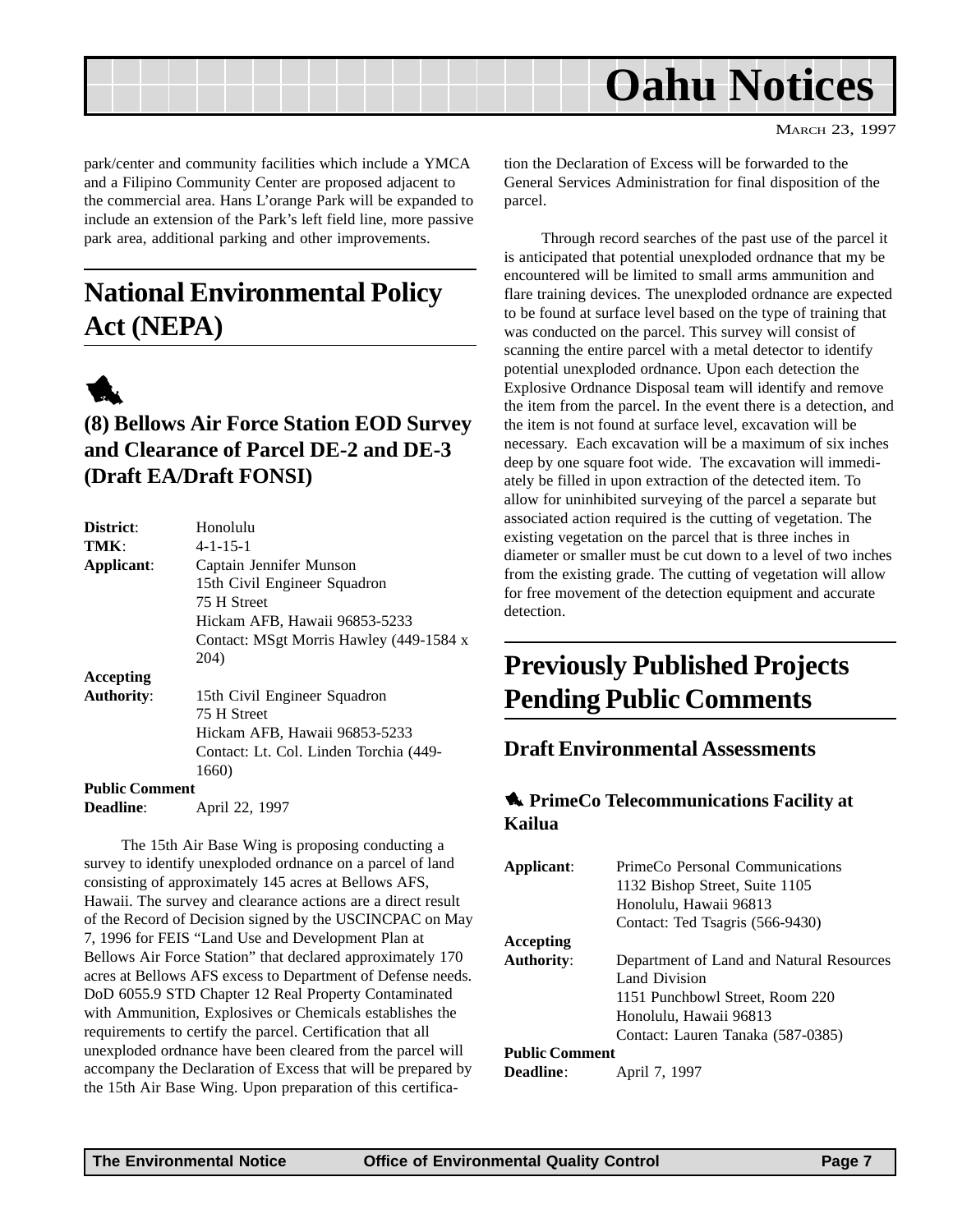## <span id="page-7-0"></span>**Oahu Notices**

MARCH 23, 1997

### **Final Environmental Impact Statements Acceptance Notices**

#### 1 **New Manoa Public Library**

| Applicant:        | Department of Accounting and General        |
|-------------------|---------------------------------------------|
|                   | <b>Services</b>                             |
|                   | 1151 Punchbowl Street, Room 430             |
|                   | Honolulu, Hawaii 96813                      |
|                   | Contact: Ralph Morita (586-0486)            |
| Accepting         |                                             |
| <b>Authority:</b> | Governor, State of Hawaii                   |
|                   | c/o Office of Environmental Quality Control |
|                   | 235 South Beretania Street, Suite 702       |
|                   | Honolulu, Hawaii 96813                      |
| Status:           | FEIS accepted by the Governor, State of     |
|                   | Hawaii on March 17, 1997.                   |

#### **1** Waialua-Haleiwa Wastewater **Facilities**

| City and County of Honolulu               |
|-------------------------------------------|
| Department of Wastewater Management       |
| 650 South King Street, 3rd Floor          |
| Honolulu, Hawaii 96813                    |
| Contact: Jared Lum (523-4654)             |
|                                           |
| City and County of Honolulu               |
| <b>Planning Department</b>                |
| 650 South King Street, 8th Floor          |
| Honolulu, Hawaii 96813                    |
| FEIS accepted by the Planning Department, |
| City and County of Honolulu on March 13,  |
| 1997.                                     |
|                                           |

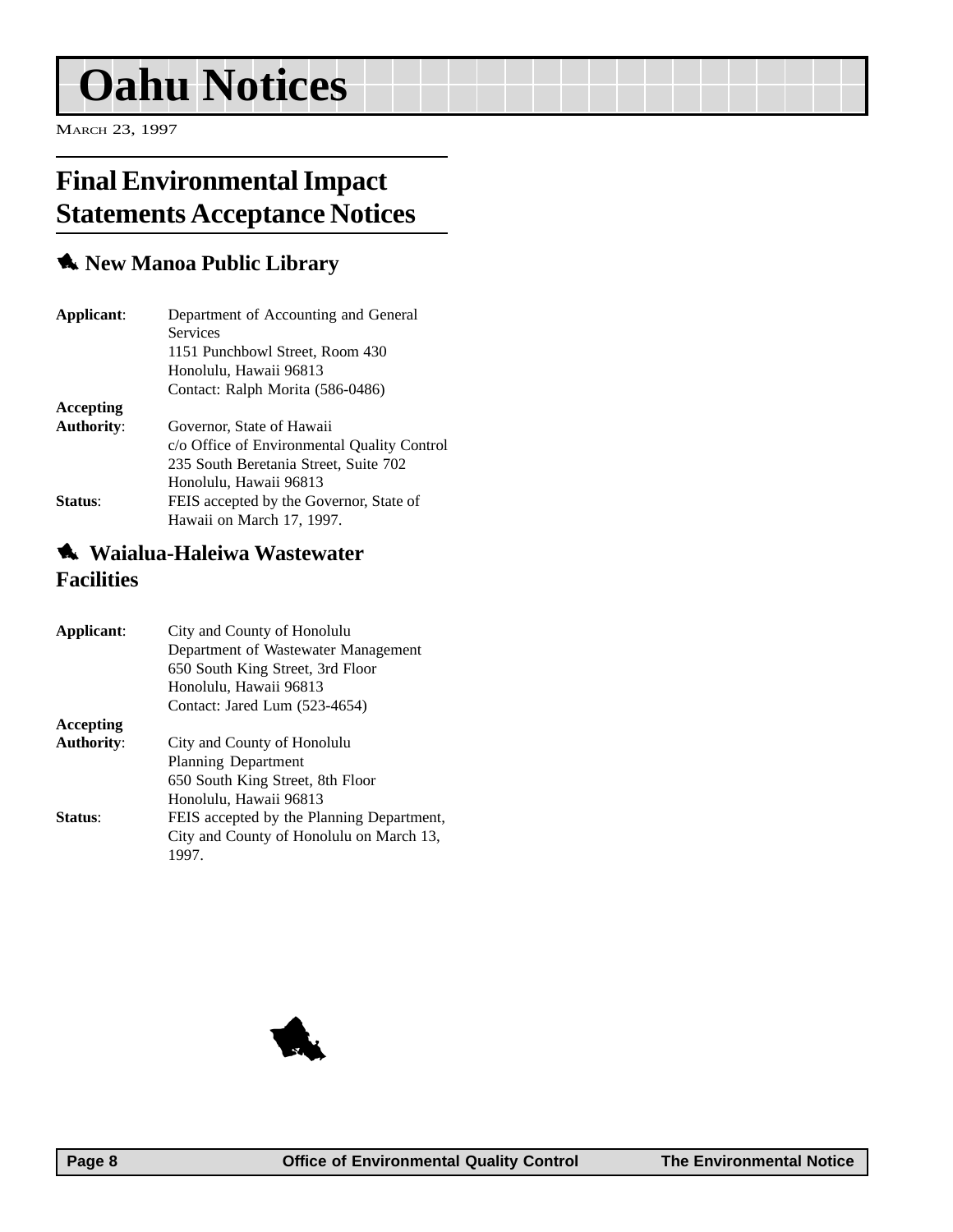## **Maui Notices**

MARCH 23, 1997

<span id="page-8-0"></span>

With a projected total cost of approximately \$10.0 million, construction of the project is anticipated to commence no later than January 1998, with completion estimated approximately 18 months later.

The widening of Honoapiilani Highway will increase highway capacity, relieve traffic congestion, and improve traffic circulation. The proposed improvements are not expected to result in long-term adverse impacts to the infrastructure, public services, and the physical and socioeconomic environment.



| District:  | Wailuku                                         |
|------------|-------------------------------------------------|
| TMK:       | 3-8-4: por. 23, 24, 27; 3-8-5: por. 2, 19, 20,  |
|            | 21, 22, 27, 28, 29, 30, 31, 34; 3-8-6: por. 2,  |
|            | 3, 4, 20; 3-8-8:por. 1, 7, 8, 32; 3-8-77:por. 9 |
| Applicant: | Department of Transportation                    |
|            | 869 Punchbowl Street                            |
|            | Honolulu, Hawaii 96813                          |
|            | Contact: Robert Siarot (877-5061)               |

Wailuku, Hawaii 96793

**Status**: DEA First Notice, pending public comment.

The State Department of Transportation is proposing to widen Honoapiilani Highway from Kaanapali Parkway to the vicinity of Honokowai Stream, a distance of approximately

The existing two-lane highway typical section will be widened to provide four 11-foot wide travel lanes, a 4-foot wide striped median, and 6-foot wide shoulders. Proposed improvements also include widening the Honokowai Stream bridge and modifications to geometrics at the intersections of Kekaa Drive, Puukolii Road, Halawai Drive, and Lower Honoapiilani Road, as well as the construction of an approximately 720-foot retaining wall south of the highway's intersection with Puukolii Road. In addition to fill slope activities and the demolition of existing overhead golf cart and maintenance bridges, the construction of a new replacement bridge, as well as a temporary detour road and drainage

**Public Comment**

2.2 miles.

**Deadline**: **April 22, 1997** 

Contact: Michael Munekiyo (244-2015)

Address comments to the applicant with copies to the consultant and OEQC.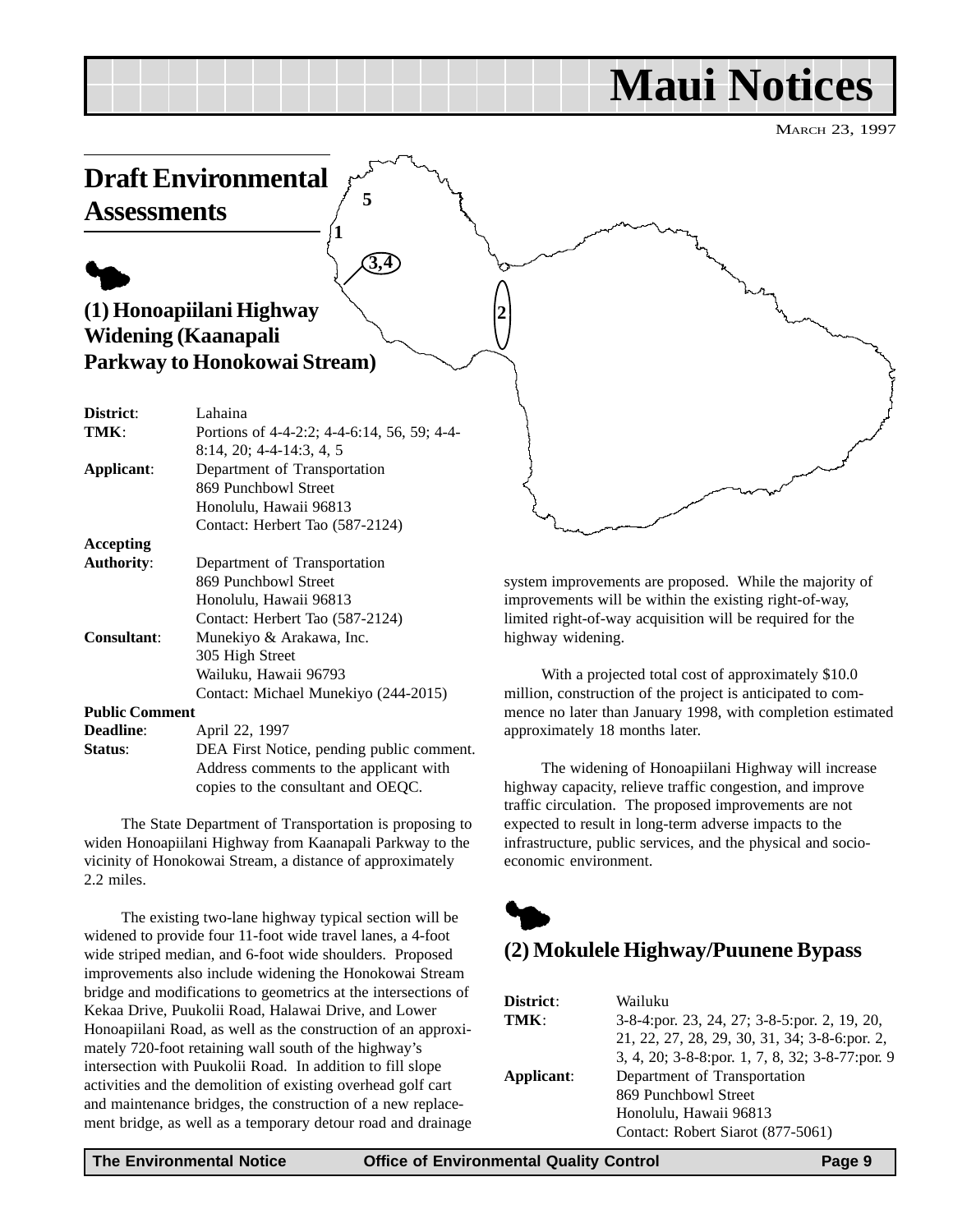## <span id="page-9-0"></span>**Maui Notices**

MARCH 23, 1997

#### **Accepting**

| <b>Authority:</b>     | Department of Transportation              |
|-----------------------|-------------------------------------------|
|                       | 869 Punchbowl Street                      |
|                       | Honolulu, Hawaii 96813                    |
|                       | Contact: Robert Siarot (877-5061)         |
| Consultant:           | Warren S. Unemori Engineering, Inc.       |
|                       | 2145 Wells Street, Suite 403              |
|                       | Wailuku, Hawaii 96793                     |
|                       | Contact: Warren Unemori (242-4403)        |
| <b>Public Comment</b> |                                           |
| <b>Deadline:</b>      | April 22, 1997                            |
| Status:               | DEA First Notice, pending public comment. |
|                       | Address comments to the applicant with    |
|                       | copies to the consultant and OEQC.        |

The proposed Mokulele Highway widening project is located in Central Maui between the West Maui Mountains and the slopes of Haleakala. The project area extends from the intersection of Piilani Highway and Mokulele Highway in Kihei to Puunene Avenue. The proposed Puunene Bypass would also be built in the future by the County of Maui and connect the intersection of Kuihelani Highway and the Maui Lani Parkway (as yet unbuilt) to Mokulele Highway. The distance along the existing Mokulele Highway to Puunene Avenue is approximately 6 miles. The Puunene Bypass would be approximately 1.5 miles long.

The purpose of the proposed widening improvements on Mokulele Highway and Puunene Avenue, is to provide additional highway capacity between Wailuku-Kahului, Maui's primary urban center, and the rapidly growing areas of Kihei, Wailea and Makena along Maui's leeward shore. Intersection improvements are also planned to provide improved efficiency along the entire length of the Mokulele Highway corridor.

The Mokulele Highway widening, identified as Phase 1 for planning purposes, would add two new lanes to create a four-lane divided arterial between Piilani Highway in Kihei and Puunene Avenue. Preliminary design alternatives indicate that the Mokulele Highway widening will be taken on the mauka (easterly and southeasterly) side of the existing highway. Once it leaves the north boundary of the old Puunene Airport near the existing animal shelter, widening would shift to the northwesterly (Wailuku) side of Mokulele Highway. Intersection improvements with Hansen Road in Puunene, reconfiguration of the Mokulele/Piilani Highway intersection, and the widening of Puunene Avenue are also elements of Phase 1.

The estimated construction costs of the proposed widening to four lanes, widening of Puunene Avenue, and associated intersection improvements is estimated at \$37.7 million and land acquisition for right of way at \$3.3 million. Total cost is then estimated at approximately \$41 million.

### **Final Environmental Assessments/Findings of No Significant Impacts (FONSI)**



#### **(3) Jusdoit Commercial Complex Application for Community Plan Amendment**

| District:               | Lahaina                                |
|-------------------------|----------------------------------------|
| TMK:                    | $4-6-7:3$                              |
| Applicant:              | <b>JDI</b> Limited Partners            |
|                         | 834 Front Street, 2nd floor            |
|                         | Lahaina, Hawaii 96761                  |
|                         | Contact: Stephen Gatchell (661-8380)   |
| <b>Accepting</b>        |                                        |
| <b>Authority:</b>       | County of Maui Planning Department     |
|                         | 250 South High Street                  |
|                         | Wailuku, Hawaii 96793                  |
|                         | Contact: Don Schneider (243-7735)      |
| Consultant:             | Chris Hart & Partners                  |
|                         | 1955 Main Street, Suite 200            |
|                         | Wailuku, Hawaii 96793                  |
|                         | Contact: Chris Hart (242-1955)         |
| <b>Public Challenge</b> |                                        |
| <b>Deadline:</b>        | April 22, 1997                         |
| Status:                 | FEA/FONSI issued, project may proceed. |

The purpose of this application is to request a Community Plan Amendment from "P" Public/Quasi Public to "B" Business/Commercial for the Jusdoit, Inc. property in Lahaina. Existing County Zoning for the property (Historic District No. 2) allows for business use, however the West Maui Community Plan designates the property for "Public/ Quasi Public" use. This request seeks to establish consistency between the Community Plan designation and County Zoning. Pursuant to Chapter 343, Hawaii Revised Statutues (HRS), requests for amendments to County General Plans require the preparation of an Environmental Assessment.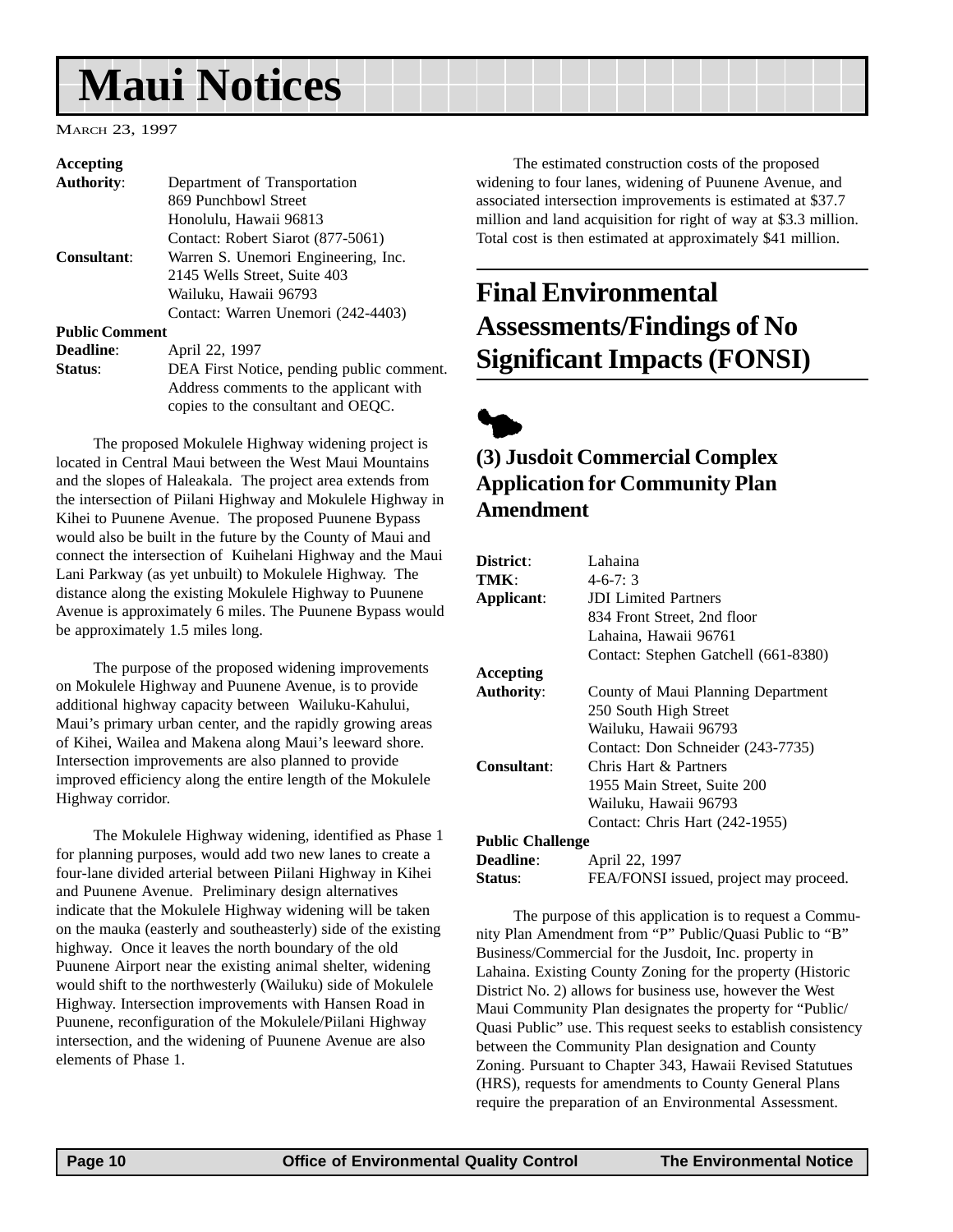<span id="page-10-0"></span>

MARCH 23, 1997

This document has been prepared to meet the requirements of Chapter 343, HRS and the Environmental Impact Statement Rules, Chapter 200, Department of Health, Hawaii Administrative Rules.



#### **(4) Lahaina Reconstruction of Commercial Building**

| District:               | Lahaina                                |
|-------------------------|----------------------------------------|
| TMK:                    | $4 - 6 - 08:49$                        |
| Applicant:              | Susan Kuwada (244-4750)                |
|                         | 870 Pakelo Place                       |
|                         | Wailuku, Hawaii 96793                  |
| Accepting               |                                        |
| <b>Authority:</b>       | County of Maui, Planning Department    |
|                         | 250 South High Street                  |
|                         | Wailuku, Hawaii 96793                  |
|                         | Contact: Colleen Suyama (243-7735)     |
| <b>Consultant:</b>      | Chris Hart & Partners                  |
|                         | 1955 Main Street, Suite 200            |
|                         | Wailuku, Hawaii 96793                  |
|                         | Contact: John Min (242-1955)           |
| <b>Public Challenge</b> |                                        |
| Deadline:               | April 22, 1997                         |
| Status:                 | FEA/FONSI issued, project may proceed. |

The applicant proposes to rebuild a portion of an existing wood frame building constructed in 1925. The existing building has been modified and expanded over the years during the transition from residential to commercial use. In the mid 1970's, a two-story addition was constructed on the side facing Front Street. The building, which comprises a total floor area of approximately 3,000 sq. ft., was previously used as a restaurant, art gallery and other retail uses. Currently, a visitor activity center and t-shirt shop operate within the two-story front portion of the building.

The subject property is situated on Front Street in Lahaina, Maui and is zoned Historic District No. 2. Lahaina Town is a National Landmark on the Register of Historic Places.

The proposed action will involve the demolition and reconstruction of the older section of the building, comprising a floor area of approximately 1,800 sq. ft. The reconstruction will reflect the same architectural character as the existing, in terms of design, materials, building height, and floor area.

Elements, such as doors and windows, will be in keeping with adopted design guidelines for the Lahaina Historic District.

The renovated section of the building will be for retail commercial uses, similar to existing uses of the property.

The proposed action is necessitated by severe deterioration of the building's supports and roof structure from termite damage and dry rot. A structural engineer has determined that the older section of the building is unsafe and that reconstruction is the most feasible alternative.

The project will result in short-term constructionrelated impacts. However, since the property is long established in commercial use and the reconstruction will maintain the same architectural character as the existing building and not increase the floor area, the proposed action is not expected to result in additional traffic, flood hazard potential, or design and uses incompatible with the Lahaina Historic District.



#### **(5) Napili Well "A" GAC Treatment Facility**

| District:               | Lahaina                                |
|-------------------------|----------------------------------------|
| TMK:                    | $4 - 3 - 01:06$                        |
| Applicant:              | County of Maui, Department of Water    |
|                         | Supply                                 |
|                         | 200 South High Street                  |
|                         | Wailuku, Hawaii 96793                  |
|                         | Contact: Herb Kogasaka (243-7835)      |
| Accepting               |                                        |
| <b>Authority:</b>       | County of Maui, Department of Water    |
|                         | Supply                                 |
|                         | 200 South High Street                  |
|                         | Wailuku, Hawaii 96793                  |
|                         | Contact: Herb Kogasaka (243-7835)      |
| <b>Consultant:</b>      | GMP Associates, Inc.                   |
|                         | 841 Bishop Street, Suite 1501          |
|                         | Honolulu, Hawaii 96813                 |
|                         | Contact: Neal Fukumoto (521-4711)      |
| <b>Public Challenge</b> |                                        |
| <b>Deadline:</b>        | April 22, 1997                         |
| Status:                 | FEA/FONSI issued, project may proceed. |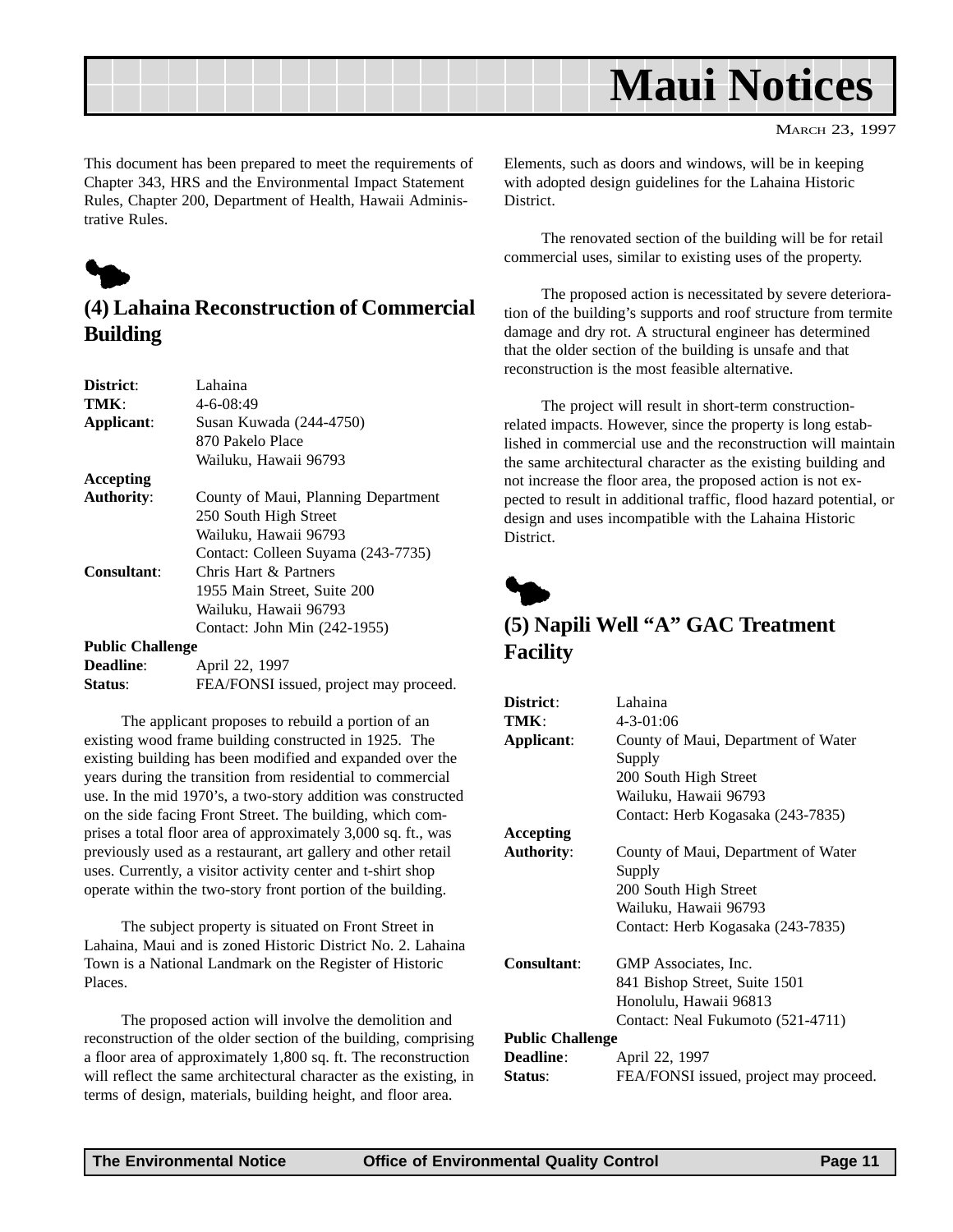## <span id="page-11-0"></span>**Maui Notices**

MARCH 23, 1997

The County of Maui, Department of Water Supply proposes the installation of a Granular Activated Carbon (GAC) treatment facility at the drinking water well site of Napili Well "A", located in Napili, Maui. The well is suspected of being contaminated with dibromochloropropane (DBCP), a chemical formerly used in pesticide applications.

The proposed facility will include two GAC contact vessels, contactor pad and piping, a backwash tank and filter, booster pumps, upgrades to the MCC room, flow meters, control and lighting systems and operating platforms to access the contact vessels.

The GAC treatment facility will serve to reduce the concentration of DBCP below its detection level, where it no longer poses potential health hazards. This will allow the County of Maui, Department of Water Supply to re-open Napili Well "A" and help to meet the growing demand for potable water in the west Maui region.

There are no known endangered flora or fauna species within the project boundaries and no significant adverse impacts are expected to result from the proposed project.

### **Previously Published Projects Pending Public Comments**

#### **Draft Environmental Assessments**

#### **<sup>4</sup> Ihle Shoreline Setback Variance**

| Applicant:            | Mr. & Mrs. David Ihle           |
|-----------------------|---------------------------------|
|                       | 512 Frances Street              |
|                       | Hudson, Wisconsin 54104         |
|                       | Contact: John Min (242-1955)    |
| Accepting             |                                 |
| <b>Authority:</b>     | County of Maui                  |
|                       | Maui Planning Commission        |
|                       | 250 South High Street           |
|                       | Wailuku, Hawaii 96793           |
|                       | Contact: David Blane (243-7735) |
| <b>Public Comment</b> |                                 |
| <b>Deadline:</b>      | April 7, 1997                   |

#### **Environmental Impact Statement Preparation Notices**

#### 3 **Waena Power Generating Station**

| Applicant:            | Maui Electric Company, Ltd.<br>P.O. Box 398 |
|-----------------------|---------------------------------------------|
|                       | Kahului, Hawaii 96732                       |
|                       |                                             |
|                       | Contact: Ed Reinhardt (871-8461)            |
| Accepting             |                                             |
| <b>Authority:</b>     | County of Maui                              |
|                       | Planning Department                         |
|                       | 250 South High Street                       |
|                       | Wailuku, Hawaii 96793                       |
|                       | Contact: David Blane (243-7735)             |
| <b>Public Comment</b> |                                             |
| <b>Deadline:</b>      | April 7, 1997                               |

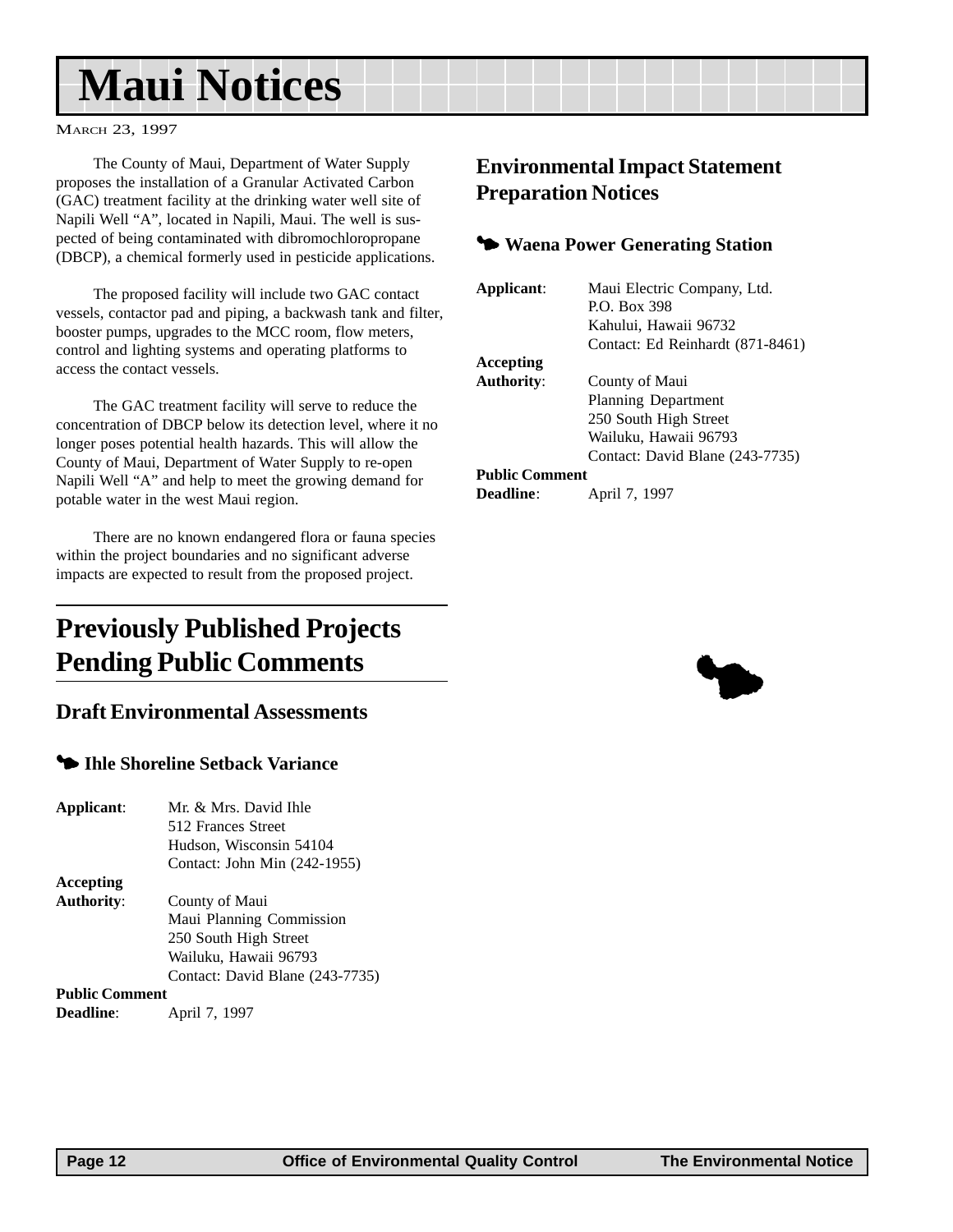## **Hawaii Notices**

MARCH 23, 1997

### <span id="page-12-0"></span>**Final Environmental Assessments/Findings of No Significant Impact (FONSI)**

### $\blacktriangleright$

#### **(1) Hualalai Elderly Housing**

| District:               | North Kona                                |
|-------------------------|-------------------------------------------|
| TMK:                    | $7-5-10:10$                               |
| Applicant:              | Hualalai Elderly Housing Ltd. Partnership |
|                         | 99 Aupuni Street, Suite 104               |
|                         | Hilo, Hawaii 96720                        |
|                         | Contact: Keith Kato (969-1158)            |
| <b>Accepting</b>        |                                           |
| <b>Authority:</b>       | Rental Housing Trust Fund                 |
|                         | Housing Finance and Development Corp.     |
|                         | 677 Oueen Street, Suite 300               |
|                         | Honolulu, Hawaii 96813                    |
|                         | Contact: Kwan G. Low (587-0797)           |
| <b>Consultant:</b>      | Brian T. Nishimura, Planning Consultant   |
|                         | 101 Aupuni St. #217                       |
|                         | Hilo, Hawaii 96720                        |
|                         | Contact: Brian Nishimura (935-7692)       |
| <b>Public Challenge</b> |                                           |

| <b>Deadline:</b> | April 22, 1997                         |
|------------------|----------------------------------------|
| Status:          | FEA/FONSI issued, project may proceed. |

The Hualalai Elderly Housing Limited Partnership is proposing the development of a 30 unit elderly housing project in Kailua-Kona, West Hawaii. The 3.1 acre parcel is situated on the west side of Hualalai Road, and within walking distance of Kailua village. The project will consist of 30 1-bedroom units with 546 square feet of living area per unit, and will serve those individuals earning 60% and below of the area median gross income as established by the U.S. Department of Housing and Urban Development.

There will be 6 single story structures with 5 units per structure, as well as a separate common area building with laundry facilities, open and covered patio, office and storage space. The total development budget for the project is estimated to be \$3.36 million.

An archaeological survey of the site reported two significant historic sites. Data recovery be conducted on one site to determine the function of the features and the extent of the subsurface deposits. The other site will be preserved.



### **Draft Environmental Impact Statements**

### $\blacktriangleright$

#### **(2) Waimea-Paauilo Watershed**

| District:         | Hamakua/South Kohala                         |
|-------------------|----------------------------------------------|
| TMK:              | 4-4-var, 4-6-var, 4-7-var, 4-9-var, 6-3-var, |
|                   | 6-4-var. 6-5-var. 6-6-var. 6-7-var           |
| Applicant:        | Department of Agriculture                    |
|                   | P.O. Box 22159                               |
|                   | Honolulu, Hawaii 96823-2159                  |
|                   | Contact: Paul Matsuo (973-9473)              |
| Accepting         |                                              |
| <b>Authority:</b> | Governor, State of Hawaii                    |
|                   | c/o Office of Environmental Quality Control  |
|                   | 235 South Beretania Street, Suite 702        |
|                   | Honolulu, Hawaii 96813                       |
| Consultant:       | <b>USDA Natural Resources Conservation</b>   |
|                   | Service                                      |
|                   | P.O. Box 50004                               |
|                   | Honolulu, Hawaii 96850                       |
|                   | Contact: Kenneth Kaneshiro (541-2600)        |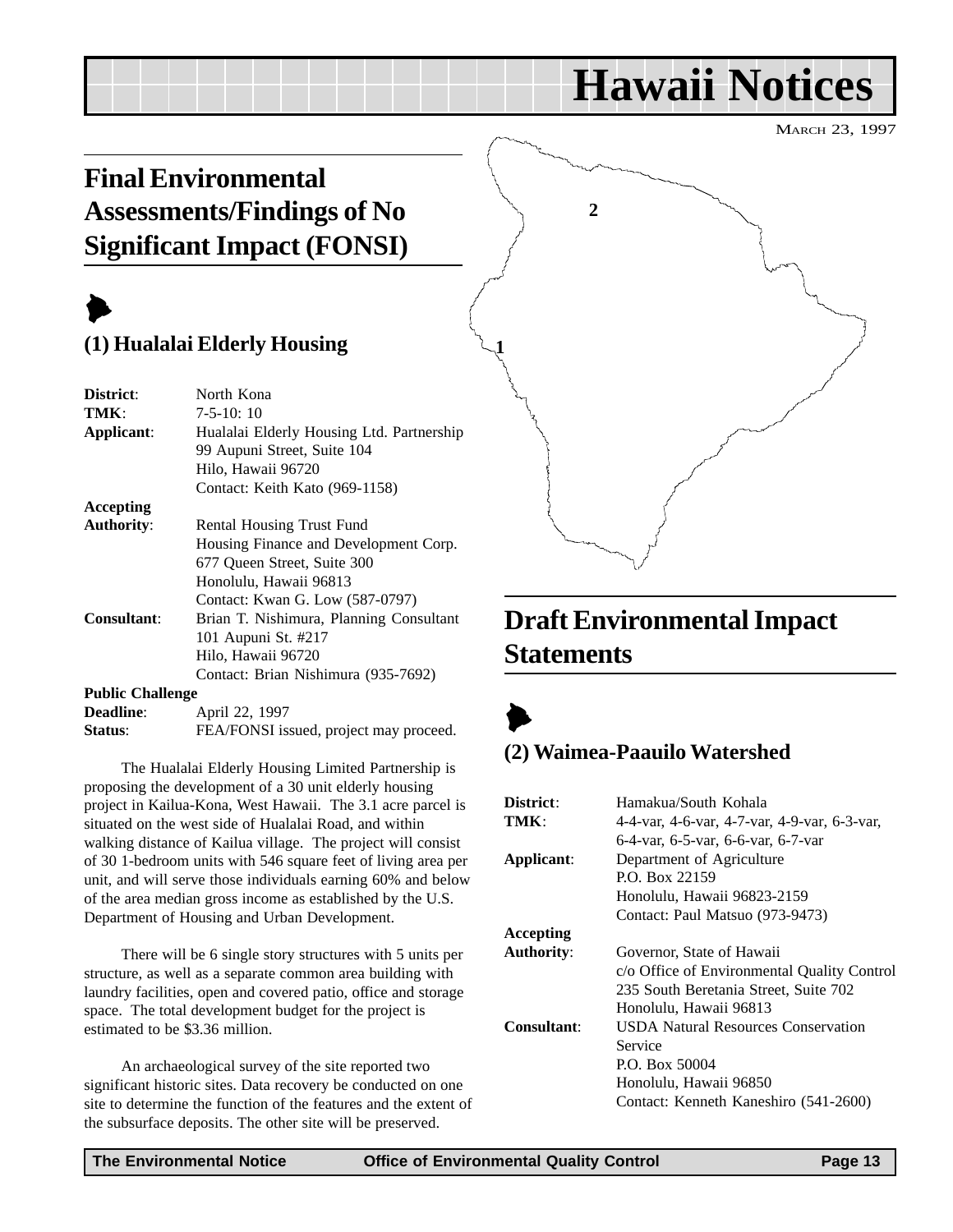## <span id="page-13-0"></span>**Hawaii Notices**

MARCH 23, 1997

#### **Public Comment**

**Deadline:** May 7, 1997 **Status**: DEIS First Notice, pending public comment. Address comments to the applicant with copies to the accepting authority, the consultant and OEQC.

The purpose of the Waimea-Paauilo Watershed project is to alleviate the agricultural water shortage problems caused by the inadequate quantity and distribution of water for crop irrigation and livestock drinking water in the Waimea area on the island of Hawaii. The agencies responsible for development and implemetation of the plan are the USDA Natural Resources Conservation Service, State Department of Agriculture, Department of Hawaiian Home Lands, and Mauna Kea Soil and Water Conservation District. This Watershed Plan-EIS is a revision and expansion of the Watershed Plan-Environmental Assessment completed in September 1989. This document presents five alternative plans, consisting of a No Action Alternative and four alternatives which propose structural improvements to the existing Waimea Irrigation System. The Selected Plan, Alternative 5 - Kauahi Reservoir, proposes the installation of: 1) a 131 million-gallon reservoir located next to Mana Road approximately two miles south of State Highway 19, 2) 19,200 feet of reservoir supply pipeline extending from the Upper Hamakua Ditch to the proposed reservoir, 3) extension of the Waimea Irrigation System irrigation water distribution system to include the proposed reservoir and expansion farming areas, and 4) a livestock drinking water distribution system consisting of nearly 45 miles of pipeline and nine pump stations. The Selected Plan will benefit 167 farmers with a total of 1,985 acres of cropland and 265 ranchers with 22,962 acres of grazing land, most of whom are native Hawaiian. Total installation costs have been estimated at \$17,376,600. Approximately 43 percent of the installation cost will be funded by the federal government. Total average annual benefits have been estimated at \$1,631,200 with total average annual costs estimated at \$1,555,500. The benefit:cost ratio for the Selected Plan is 1.0:1.0.

### **Previously Published Projects Pending Public Comments**

#### **Draft Environmental Assessments**

6 **Hilo Base Facility of the Gemini 8-Meter Telescope**

| Applicant:            | Association of Universities for Research in |
|-----------------------|---------------------------------------------|
|                       | Technology (AURA)                           |
|                       | c/o Gemini 8-Meter Telescope                |
|                       | 660 No. Aohoku Place                        |
|                       | Hilo, Hawaii 96720                          |
|                       | Contact: Steve Hardash (935-4064)           |
| Accepting             |                                             |
| <b>Authority:</b>     | University of Hawaii at Hilo                |
|                       | Administrative Affairs                      |
|                       | 200 West Kawili Street                      |
|                       | Hilo, Hawaii 96720                          |
|                       | Contact: Mr. Lo-Li Chih (974-7595)          |
| <b>Public Comment</b> |                                             |
|                       |                                             |

**Deadline**: **April 7, 1997** 

#### **Final Environmental Impact Statements**

#### 6 **Hilo Judiciary Complex**

| Applicant:        | Department of Accounting and General        |
|-------------------|---------------------------------------------|
|                   | Services                                    |
|                   | 1151 Punchbowl Street                       |
|                   | Honolulu, Hawaii 96813                      |
|                   | Contact: Ralph Yukumoto (586-0488)          |
| Accepting         |                                             |
| <b>Authority:</b> | Governor, State of Hawaii                   |
|                   | c/o Office of Environmental Quality Control |
|                   | 235 South Beretania Street, Suite 702       |
|                   | Honolulu, Hawaii 96813                      |
| <b>Status:</b>    | FEIS currently being reviewed by the Office |
|                   | of Environmental Quality Control.           |

#### 6 **Keaau High School**

| Department of Accounting and General        |
|---------------------------------------------|
| <b>Services</b>                             |
| 1151 Punchbowl Street                       |
| Honolulu, Hawaii 96813                      |
| Contact: Brian Isa (586-0484)               |
|                                             |
| Governor, State of Hawaii                   |
| c/o Office of Environmental Quality Control |
| 235 South Beretania Street, Suite 702       |
| Honolulu, Hawaii 96813                      |
| FEIS currently being reviewed by the Office |
| of Environmental Quality Control.           |
|                                             |

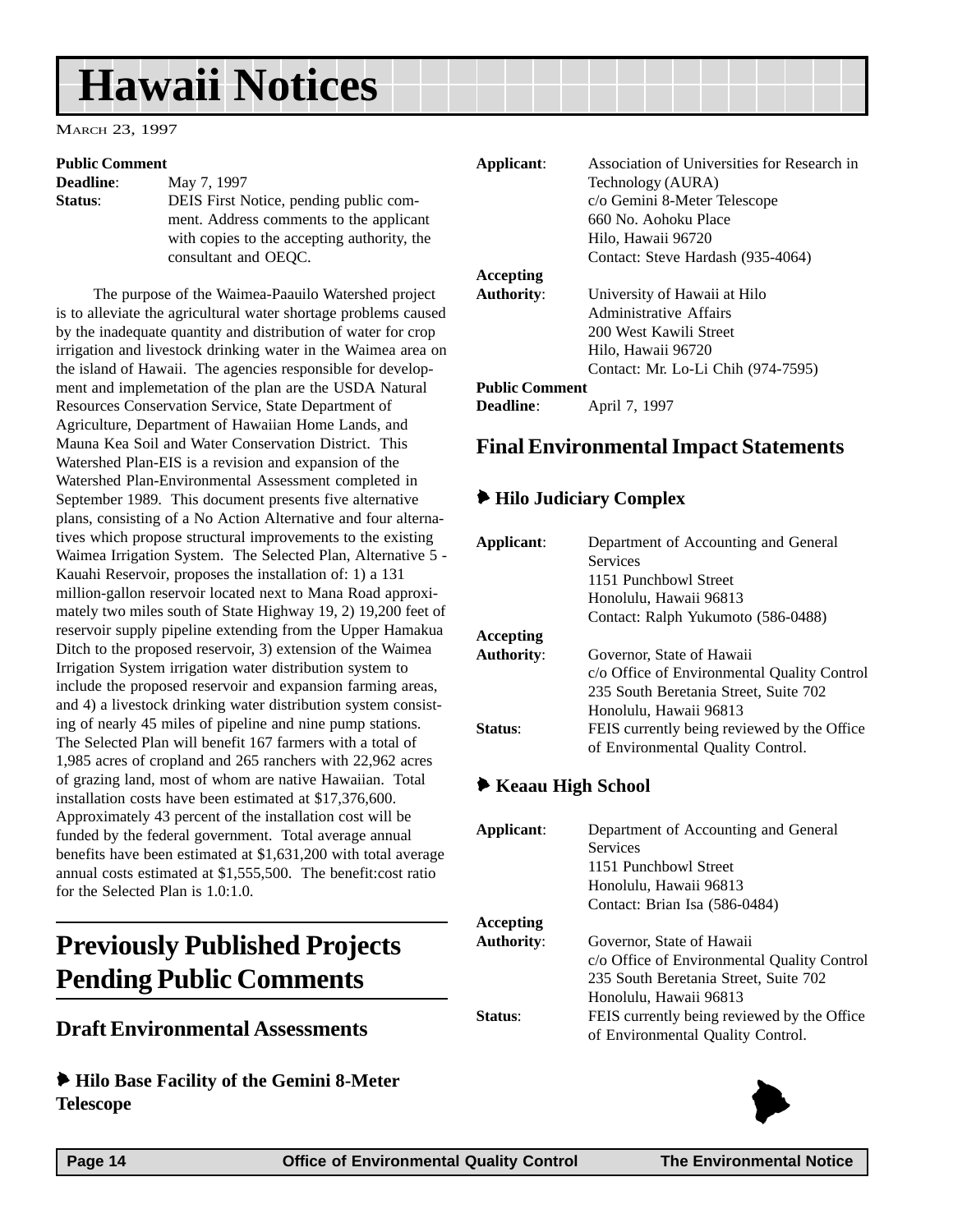### <span id="page-14-0"></span>MARCH 23, 1997 **Kauai Notices Previously Published Projects Pending Public Comments Draft Environmental Assessments** 7 **Kekaha Landfill, Phase II Vertical Expansion Applicant**: County of Kauai Department of Public Works 4444 Rice Street, Room 230 Lihue, Hawaii 96766 Contact: Troy Tanigawa (241-6880) **Accepting Authority**: Same as above. **Public Comment Deadline**: **April 7, 1997 1**

## **Land Use Commission Notices**

#### **Great Molokai Ranch Trail Project**

The LUC has received the following request for a declaratory ruling pursuant to Section 91-8, HRS, and Sections 15-15-98, et seq., Hawaii Administrative Rules:

**Docket No./ Petitioner:** DR97-20/Pono, et al. **Location:** West Molokai **TMK:** various **Request:** Issuance of a declaratory ruling as to whether The Great Molokai Ranch Trail Project 1) is a permitted use of agricultural lands rated C, D, E, and U; 2) at the minimum, require a Special Permit from the Molokai Planning Commission and the Land Use Commission; and 3) would require a boundary amendment approval from the Land Use Commission. Date Filed: February 27, 1997

#### **Varona Village Phase II**

The LUC has received the following request regarding a proposed district boundary amendment pursuant to Chapter 205, Hawaii Revised Statutes:

#### **Docket No./**

| <b>Petitioner:</b> | A97-720/City and County of Honolulu,    |
|--------------------|-----------------------------------------|
|                    | State of Hawaii, by its Director of the |
|                    | Department of Housing and Community     |
|                    | Development                             |
| <b>Location:</b>   | Honouliuli, Ewa, Hawaii                 |
| Acreage:           | 100.281 acres                           |
| TMK:               | 9-1-17: por. 68, por. 69, and por. 75   |
| <b>Request:</b>    | Agricultural to Urban                   |
| Date Filed:        | March 12, 1997                          |

#### **For detailed information on these matters, contact: The State Land Use Commission**

Location Address Leiopapa A Kamehameha Building (State Office Tower) 235 S. Beretania Street, Room 406 Honolulu, Hawaii 96813

Mailing Address P.O. Box 2359 Honolulu, Hawaii 96804-2359

Phone: 587-3822

**The Environmental Notice Office of Environmental Quality Control Page 15**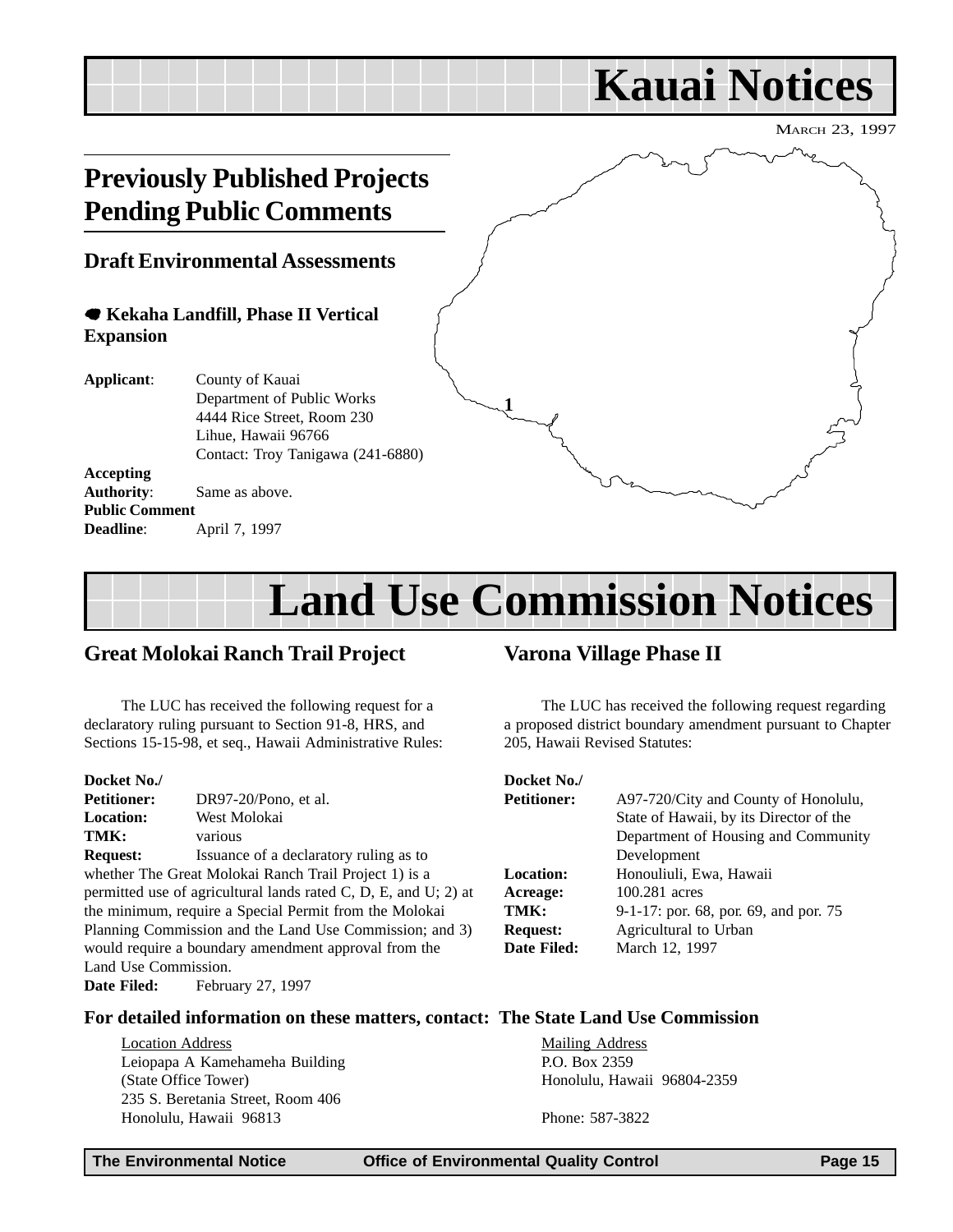## <span id="page-15-0"></span>**Shoreline Notices**

MARCH 23, 1997

#### **Shoreline Certification Applications**

Pursuant to §13-222-12, HAR the following shoreline certification applications are available for inspection at the DLNR District Land Offices on Kauai, Hawaii and Maui and at Room 220, 1151 Punchbowl St., Honolulu, Oahu (Tel: 587-0414). All comments shall be submitted in writing to the State Land Surveyor, 1151 Punchbowl Street, Room 210, Honolulu, HI 96813 and postmarked no later than fifteen (15) calendar days from the date of the public notice of the application.

| Case<br>No. | Date<br>Received | Location                                                                                                | Applicant                                                                                   | Tax Map Key           |
|-------------|------------------|---------------------------------------------------------------------------------------------------------|---------------------------------------------------------------------------------------------|-----------------------|
| OA-622      | 03/06/97         | Lot 906 of Ld Ct App 242, Puuloa, Ewa, Oahu (91-<br>483 Pupu Street)                                    | Hawaii Land Consultants for Todd<br>Wenke                                                   | $9-1-30:1$            |
| OA -623     | 03/07/97         | Kuhio Beach Park, Waikiki, Honolulu, Oahu<br>(Kalakau a Ave)                                            | $C&C$ of Honolulu/Dept of Public Works<br>for C&C of Honolulu/Dept of Parks &<br>Recreation | $2-6-01:3,4,8$<br>&15 |
| HA-187      | 03/04/97         | Lot 62 as Shown on Map 9 of Ld Ct App 1319,<br>Lanhau Iki, North Kona, Hawaii (Kailua-Kona,<br>Ha waii) | Wes Thomas Associates for Kenneth<br>Oda                                                    | 7-5-05:31             |

#### **Shoreline Certifications and Rejections**

Pursuant to §13-222-26, HAR the following shorelines have been certified or rejected by the DLNR. A person may appeal a certification or rejection to the BLNR, 1151 Punchbowl Street, Room 220, Honolulu, HI 96813, by requesting in writing a contested case hearing no later than twenty (20) calendar days from the date of public notice of certification or rejection.

| Case<br>No. | Date<br>Cert/Rej      | Location                                                                                                                                                                          | Applicant                                                                | Tax Map Key                                           |
|-------------|-----------------------|-----------------------------------------------------------------------------------------------------------------------------------------------------------------------------------|--------------------------------------------------------------------------|-------------------------------------------------------|
| OA-<br>614  | Certified<br>03/13/97 | Lots 157 Through 162 Inclusive as shown on Map<br>26, Lot 297 as shown on Map 45, and Lot 2695 as<br>whown on Map 274 of Ld Ct App 1069 at<br>Honouliuli, Ewa, Oahu (Papipi Road) | GMP Associates for Haseko, Inc.                                          | $9 - 1 - 11$ :1,<br>$2,3,4,5,6,7$ &<br>$9 - 1 - 12:6$ |
| OA-<br>619  | Certified<br>03/13/97 | Lot 261, Ld Ct App 1095, as shown on Map 22<br>Malaekahana, Koolauloa, Oahu (56-155D)<br>Kamehameha Hwy)                                                                          | Wesley Tengan for Henry Exter                                            | $5 - 6 - 01 : 31$                                     |
| HA-<br>142  | Certified<br>03/13/97 | RP 3804, LCAw 7958 Ap 2 to Keliinohokaha at<br>Honalo, North Kona, Hawaii (Keauhou-Kainaliu<br>Beach Road)                                                                        | Wes Thomas Associates for Gary<br>Brand                                  | $7 - 9 - 0.5 : 1.3$                                   |
| HA-<br>184  | Certified<br>03/13/97 | Unit 1, Lot 50, Kehena Beach Estates, Kauohana,<br>Puna, Hawaii (Moana Kai Pali Street)                                                                                           | The Independent Hawaii Surveyors for<br>Robert Smith and Charles Aftoora | $1 - 2 - 20:16$                                       |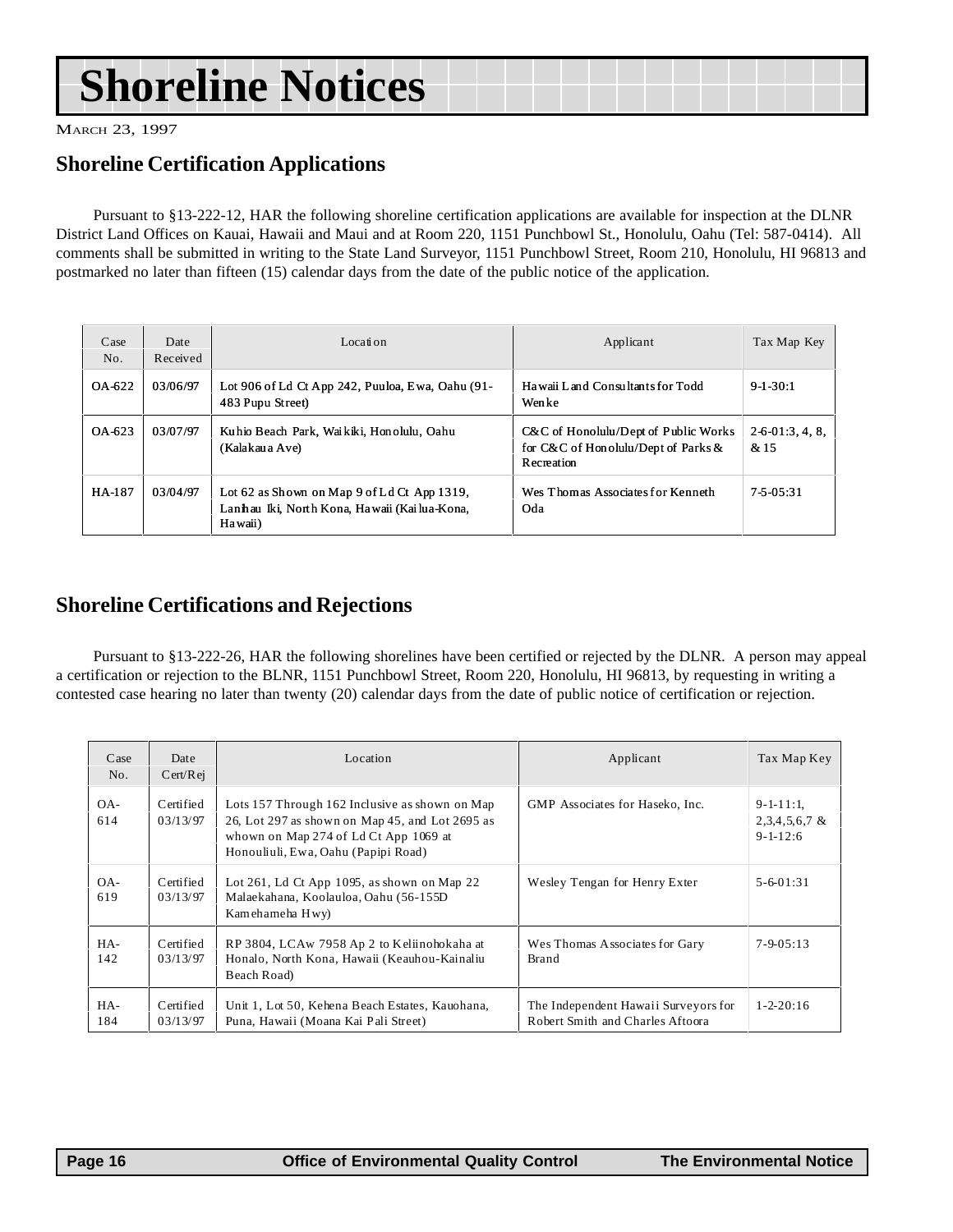## **Pollution Control Permits**

#### <span id="page-16-0"></span>**Department of Health Permits**

The following is a list of some pollution control permits currently being reviewed by the State Department of Health. For more information about any of the listed permits, please contact the appropriate branch or office of the Environmental Management Division at 919 Ala Moana Boulevard, Honolulu.

| Branch &<br>Permit Type                              | Applicant & Permit<br>Num ber                                         | <b>Project Location</b>                                    | <b>Pertinent</b><br><b>Dates</b> | <b>Proposed Use</b>                                       |
|------------------------------------------------------|-----------------------------------------------------------------------|------------------------------------------------------------|----------------------------------|-----------------------------------------------------------|
| Clean Air Branch, 586-<br>4200, Noncovered<br>Source | Hawaii Electric Light<br>Company, Inc., Permit No.<br>$0342 - 01 - N$ | Punaluu Dispersed<br>Generation Station.<br>Punaluu, Hawai | <b>NA</b>                        | One 1.0 MW Diesel Engine<br>Generator                     |
| Clean Air Branch, 586-<br>4200. Noncovered<br>Source | Hawaii Electric Light<br>Company, Inc., Permit No.<br>$0344-01-N$     | Kapua Dispersed<br>Generation Station,<br>Kapua, Hawaii    | <b>NA</b>                        | One 1.0 MW DieselEngine<br>Generator                      |
| Office of Solid Waste<br>Management, 586-4241        | Honolulu Disposal, Permit#<br>TF-0022-97                              | Sand Island, Oahu<br>TMK: 1-5-41                           | Date Received:<br>2/3/97         | Rene wal of Permit for Transfer<br>Station                |
| Of fice of Solid Waste<br>Management, 586-4241       | Hawaii Metal Recycling,<br>Permit # R Y-0023-97                       | Kai lua-Kon a Lan df ill.<br>Hawaii<br>TMK: 7-4-8:16       | Date Received:<br>1/31/97        | Renewal of Permit for Scrap<br>Metal Recycling Facility   |
| Of fice of Solid Waste<br>Management, 586-4241       | Hawaii Metal Recycling,<br>Permit # R Y-0024-97                       | Hilo Landfil, Hawaii<br>$TMK: 2-1-13$                      | Date Received:<br>1/31/97        | Renewal of Permit for Scrap<br>Metal Recycling Facility   |
| Of fice of Solid Waste<br>Management, 586-4241       | Auto Recycling Corp., Permit<br>#RY-0025-97                           | Sand Island Industrial<br>Park, Oahu<br>TMK: 1-5-41:280    | Date Received:<br>2/18/97        | New Permit for Auto Recycling<br>Facility                 |
| Office of Solid Waste<br>Management, 586-4241        | DFO Partnership, Permit#<br>IN-0027-97                                | H-Power, EwaBeach,<br>Oahu<br>TMK: 9-1-26:30               | Date Received:<br>3/13/96        | Rene wal of Permit for<br>Incinerator Facility at H-Power |
| Office of Solid Waste<br>Management, 586-4241        | US Marine Corps, Hawaii,<br>Permit # R M-0030-94                      | KMCBH, Kaneohe, Oahu                                       | Date Received:<br>2/26/97        | Modification of Permit for<br>Remediation Facility        |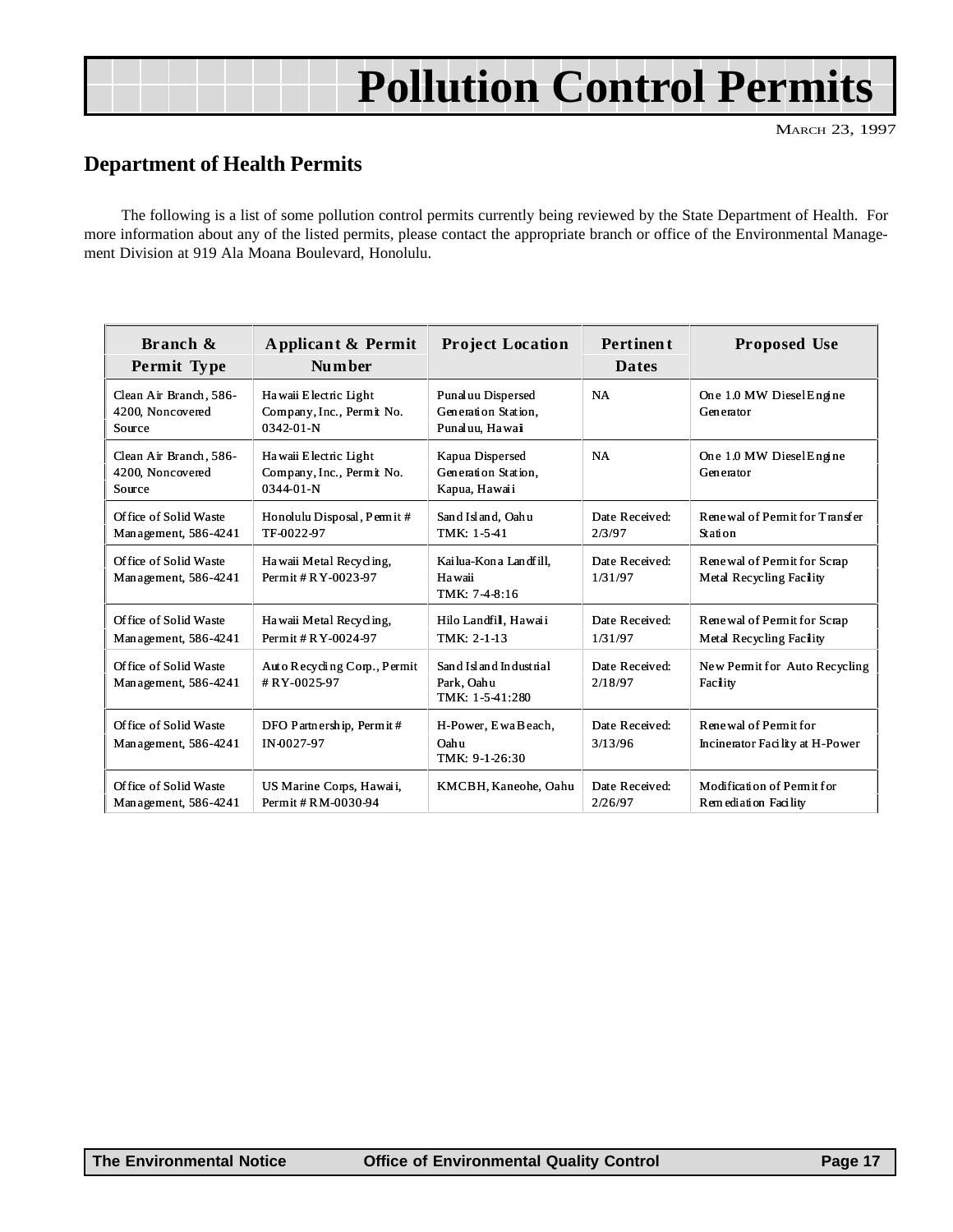## <span id="page-17-0"></span>**Federal Notices**

MARCH 23, 1997

#### **Taro Lo'i Restoration General Permit GP95-003**

The Honolulu District of the U. S. Army Corps of Engineers (COE) announced that a general permit authorizing restoration of abandoned taro lo'i (fields) and farming of taro in waters of the United States, including wetlands, in the State of Hawai'i, is being issued to the general public, groups, and agencies, effective, **FEBRUARY 28, 1997**. The permit expires on February 28, 2002. The COE received a blanket Coastal Zone Management (CZM) Program consistency determination on January 27, 1997. All conditions of the consistency determination were incorporated in and made part of the general permit. The COE also waived a Section 401 Water Quality Certification (WQC). Therefore, applicants for GP95-003 **DO NOT REQUIRE** individual WQC or CZM consistency determinations. Interested persons are invited to submit any additional comments and suggestions. For a copy of the permit or for further information, please call the COE at 438-9258 (from, Public Notice GP95-003, February 28, 1997, Honolulu District, COE).

#### **Fish Meetings**

The Western Pacific Fishery Management Council's Bottomfish Task Force will meet on **APRIL 1, 1997**, from 9:00 A.M. to 5:00 P.M. at the Leiopapa A Kamehameha Building (State Office Tower), 235 South Beretania Street, Room 204, in Honolulu to discuss and formulate limited entry alternatives for the Mau Zone bottomfish fishery in the Northwestern Hawaiian Islands and consider other business as required (see, 62 F.R. 11846, March 13, 1997). The Council's Scientific and Statistical Committee (SSC) will hold its 65th meeting on **APRIL 8-10, 1997**, from 8:00 A.M. to 5:00 P.M. each day, at the the Ala Moana Hotel, Ilima Room, 410 Atkinson Drive (see, 62 F.R. 12156, March 14, 1997). For more information, please call Ms. Kitty M. Simonds at 522-8220.

#### **Iao Stream Flood Control Project**

The U. S. Army Corps of Engineers (COE), pursuant to Section 404 of the Clean Water Act, is considering authorizing its discharge of dredge and fill material into the Iao Stream, Wailuku, Maui. A coastal zone consistency determination was not made for the original project because it started prior to the establishment of the Hawai'i CZM Program. A request for a consistency determination will be submitted along with the final Environmental Assessment and Finding

of No Significant Impact (FONSI) which is being prepared for this action. The decision whether or not to discharge fill will be based on an evaluation of the probable impact including cumulative impacts of the proposed activity on the public interest. **PUBLIC COMMENTS AND/OR A REQUEST FOR A PUBLIC HEARING MUST BE RECEIVED BY THE COE BY APRIL 7, 1997**. For more information, please call Dr. William B. Lennan of the COE at 438-2264 (see, Public Notice CW97-0003, Honolulu District, COE).

#### **Johnston Atoll Trial Burn Approval**

The U. S. Environmental Protection Agency (EPA) approved the U. S. Army's request to modify the existing Resource Conservation and Recovery Act (RCRA) permit for the Johnston Atoll Chemical Agent Disposal System (JACADS). The Class 2 modification will allow the Army to perform a Trial Burn on the Liquid Incinerator (LIC) in accordance with the LIC Trial Burn Plan. This modification will allow the Army to carefully measure emissions from the incinerator's stack to determine whether it continues to operate within permitted and regulatory emission limits. The Army will incorporate the results of the Trial Burn into the Health Risk Assessment. **THE LIC TRIAL BURN IS SCHEDULED TO TAKE PLACE DURING THE SEC-OND WEEK IN APRIL.** For more information, please call Stacy Braye at (415) 744-2056 or 1-800-231-8075.

#### **Biopesticide Experimental Use Permit**

The U. S. Environmental Protection Agency (EPA) has granted an experimental use permit (70218-EUP-1) to an unidentified applicant to allow the use of 0.825 pounds of the *Bacillus thuringiensis* subspecies *tolworthi* Cry9C protein in seeds shipped on 3,305 acres of corn to evaluate the control of the European corn borer and other lepidopteran corn pests. The program is authorized in various states, including Hawai'i. The experimental use permit is effective from **FEBRUARY 5, 1997 TO NOVEMBER 30, 1997**. For details, please write to Mike Mendelsohn, Office of Pesticide Programs, Biopesticides and Pollution Prevention Division (7501W), Environmental Protection Agency, 401 M St., SW., Washington, DC 20460. In person or by telephone: Room 3142, CM #2, 1921 Jefferson Davis Highway, Arlington, Virginia, telephone: 703-308-8715, e-mail: mendelsohn.mike@epamail.epa.gov (see, 62 F.R. 12185, March 14, 1997).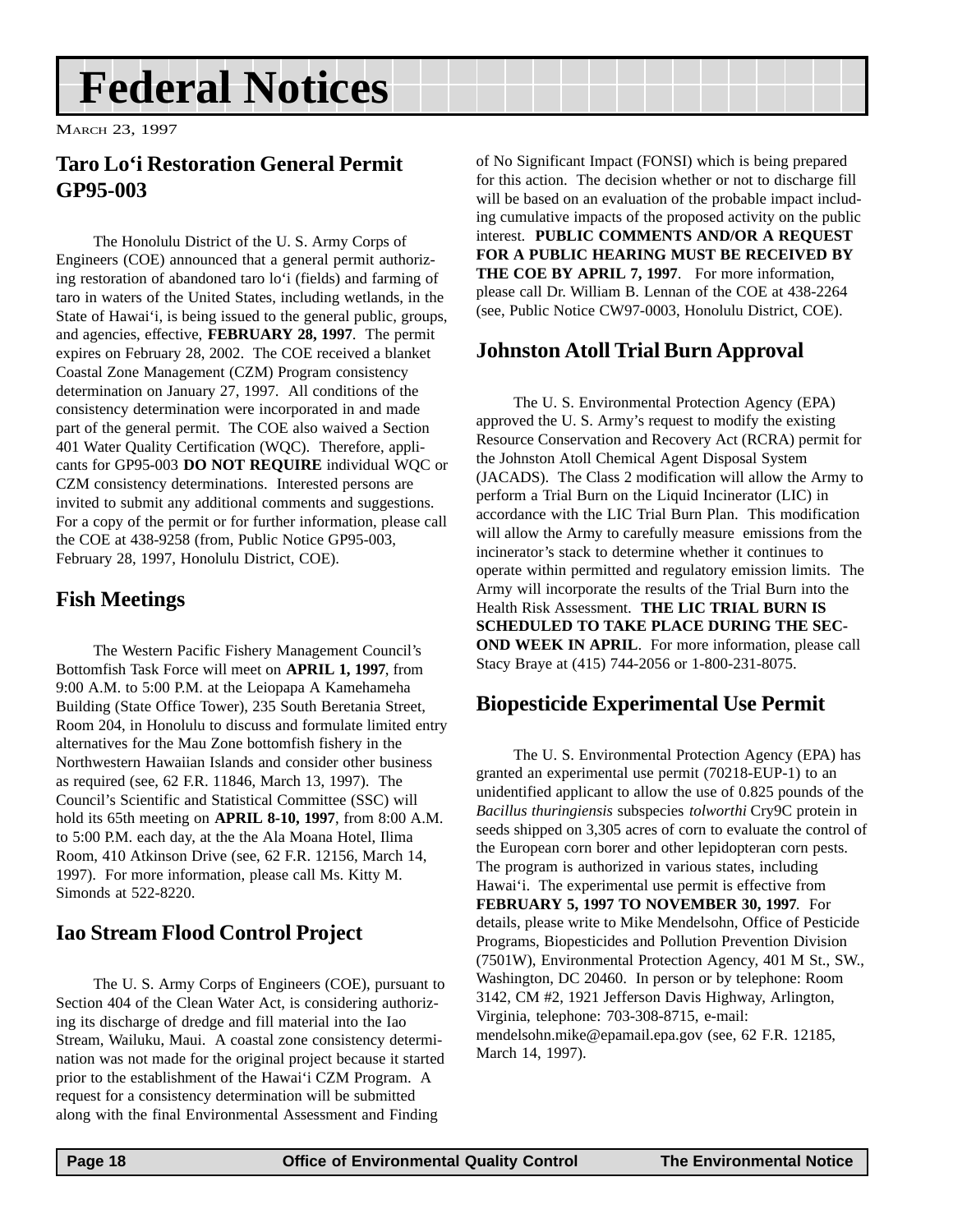## **Federal Notices**

#### <span id="page-18-0"></span>**Pohakuloa, Makua, Kawailoa, Kahuku and Schofield Endangered Species**

The U. S. Fish and Wildlife Service (FWS) announced that the Director of Public Works, Schofield Barracks ("Applicant"), has applied for a scientific research permit (Permit No. 825577) to conduct certain activities with endangered species pursuant to the Endangered Species Act of 1973. The applicant requests a permit to remove and reduce to possession specimens of the following plant species: *Alsinodendron trinerve*; *Labordia cyrtandrae* (kamakahala); *Delissea subcordata* ('oha); *Flueggea neowawraea* (mehamehame); *Lobelia oahuensis*; *Phyllostegia mollis*; *Viola chamissoniana ssp. chamissoniana* (pamakani); *Cyrtandra subumbellata* (ha'iwale); *Viola oahuensis*; *Sanicula purpurea*; *Eragrostis fosbergii* (Fosberg's love grass); *Cyanea grimesiana ssp. obatae* (haha); *Lycopodium nutans* (wawae'iole); *Solanum sandwicense* (popolo 'aiakeakua); *Stenogyne kanehoana*; *Cyanea koolauensis* (haha); *Schiedea nuttallii var. nuttallii*; *Alsinodendron obovatum*; *Cyanea superba*; *Sanicula mariversa*; *Dubautia herstobatae* (na'ena'e); *Hedyotis parvula*; *Neraudia angulata*; *Neraudia angulata*; *Silene lanceolata*; *Cenchrus agrimonioides* (kamanomano, sandbur, agrimony); *Cyrtandra viridiflora* (ha'iwale); *Melicope* (*Pelea*) *lydgatei* (alani); *Phyllostegia parviflora*; *Pteris lidgatei*; *Cyanea longiflora* (haha); *Labordia cyrtandrae* (kamakahala); *Asplenium fragile var. insulare*; *Hedyotis coriacea* (kio'ele); *Neraudia ovata*; *Silene lanceolata*; *Solanum incompletum* (popolo ku mai); *Tetramalopium arenarium*; *Spermolepis hawaiiensis*; and *Zanthoxylum hawaiiense* (a'e) in Kawailoa, Kahuku, and Pohakuloa Training Areas, Makua Military Reservation, and Schofield Barracks in conjunction with scientific research for the purpose of enhancing their propagation and survival. **WRITTEN COMMENTS ON THIS PERMIT APPLICA-TION MUST BE RECEIVED BY APRIL 10, 1997** by: Chief, Division of Consultation and Conservation Planning, Ecological Services, U.S. Fish and Wildlife Service, 911 N.E. 11th Avenue, Portland, Oregon 97232-4181; FAX: 503-231- 6243. Please refer to the respective permit number for each application when submitting comments (see, 62 F.R. 11218, March 11, 1997).

#### **Floodplain Management**

Text files of the publication *Sharing the Challenge: Floodplain Management into the 21st Century* published by the Executive Office of the President, Council on Environmental Quality, is available for download at http://

fedbbs.access.gpo.gov/libs/wh\_flood.htm. Proposing a better way to manage floodplains, the report consists of a selfexecuting set of 43 files. When extracted, these WordPerfect 5.1 format files occupy 3.3MB of disk space.

#### **Northwestern Hawaiian Islands Monk Seal Permit**

The National Marine Fisheries Service (NMFS) has issued a scientific research permit no. 1029 (815-1312) to Mr. William G. Gilmartin of the Hawai'i Wildlife Fund, to "take" by Level A and Level B harassment, Hawaiian monk seals (*Monachus schauinslandi*) for purposes of scientific research. The research will be conducted over an 5-year period and will involve census observations, bleach marking, pup tagging/ measuring, disentanglement, necropsies, and scat collections. The objective of the research is to study the natural history and behavior of monk seals at Midway Atoll. The permit and related documents are available for review by calling the Protected Species Program Coordinator, Pacific Area Office, Southwest Region, NMFS, 2570 Dole Street, Room 106, Honolulu, HI 96822-2396, at 973-2987 (see, 62 F.R. 10258, March 6, 1997).

#### **Monk Seal Permit Application (PHF# 848- 1335)**

The National Marine Fisheries Service (NMFS) and the National Oceanic and Atmospheric Administration (NOAA) announces that the Southwest Fisheries Science Center, Honolulu Laboratory of the NMFS has applied in due form for a permit to take Hawaiian monk seals (*Monachus schauinslandi*) for purposes of scientific research. The application encompasses all research and enhancement activities to be conducted on Hawaiian monk seals by the NMFS Honolulu Laboratory for the next 5 years. The proposed activities will also include all takes currently authorized under the Center's Permit No. 898, thereby making that permit null and void. Research activities will involve population assessment, disease assessment, recovery action, and pelagic ecology studies. In compliance with the National Environmental Policy Act of 1969 (42 U.S.C. 4321 et seq.), an initial determination has been made that the activity proposed is categorically excluded from the requirement to prepare an environmental assessment or environmental impact statement.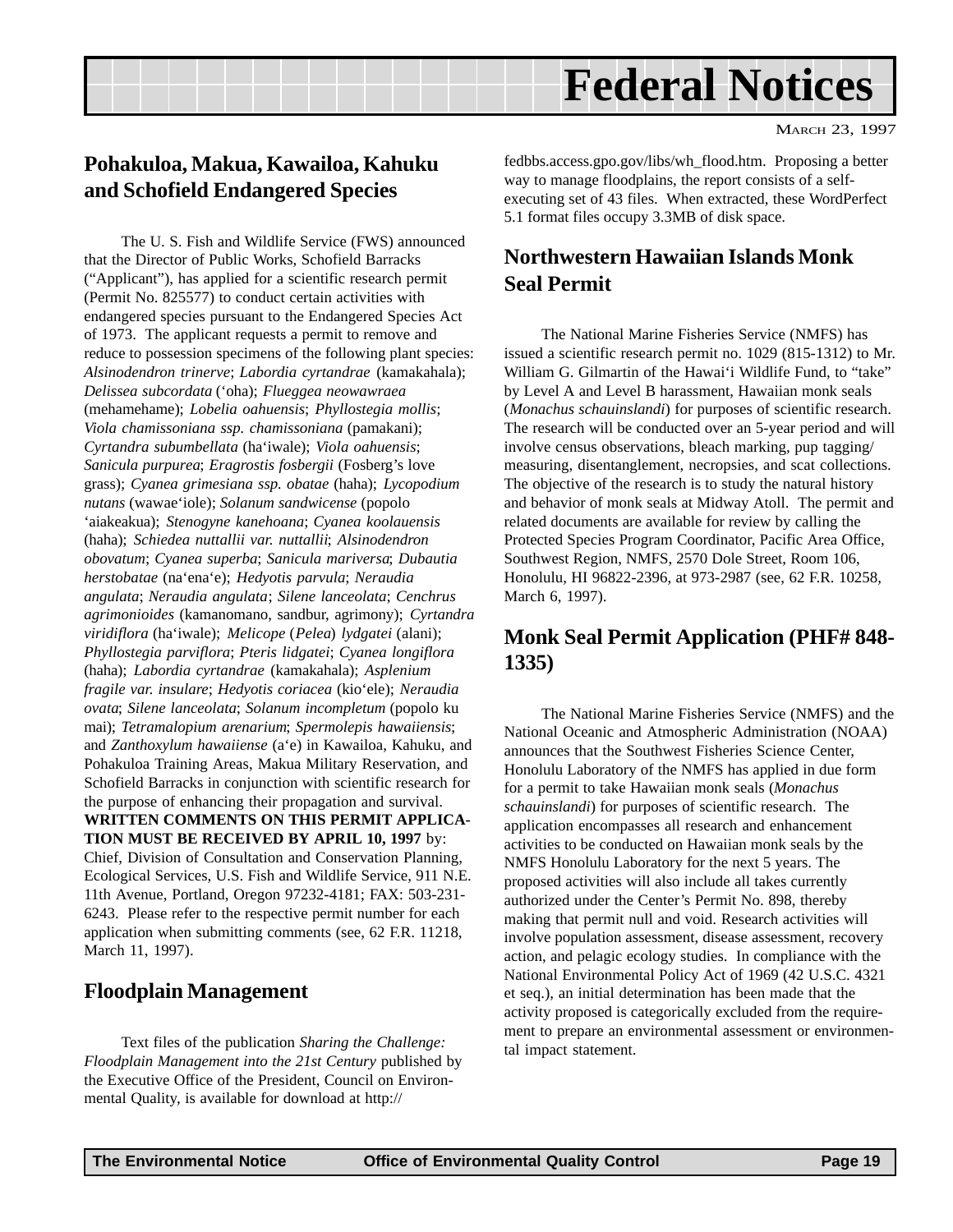## <span id="page-19-0"></span>**Federal Notices**

#### MARCH 23, 1997

The application and related documents are available for review by contacting the Protected Species Coordinator, Pacific Area Office, 2570 Dole Street, Room 106, Honolulu, HI 96822-2396, phone 973-2987. Written data or views, or requests for a public hearing on this request, should be submitted to the Director, Office of Protected Resources, NMFS, 1315 East-West Highway, Room 13130, Silver Spring, MD 20910. Those individuals requesting a hearing should set forth the specific reasons why a hearing on this application would be appropriate (see, 62 F.R. 10259, March 6, 1997).

#### **Native Graves Meeting**

The National Park Service (NPS) announced that the Native American Graves Protection and Repatriation Act (NAGPRA) Review Committee will be held on **MARCH 25- 27, 1997 IN NORMAN, OKLAHOMA** to discuss, among other things, additional information regarding a dispute over the disposition of a carved wooden figure from Hawai'i in the possession of the City of Providence and preparation of the committee's 1995-1996 report to Congress. The agenda will also include discussion of the compliance by Federal agencies, implementation of the statute in the States of Oklahoma and Texas, and the disposition of culturally unidentifiable human remains. This meeting will be open to the public. However, facilities and space for accommodating the public

**Letter of Notice**

#### **Beach Nourishment and Restoration**

*The following are excerpts from a comment letter written by Professor Chip Fletcher to the Army Corps of Engineers regarding the proposed general permit for beach nourishment and restoration in the State of Hawaii.*

Thank you for the opportunity to comment on the public notice of the proposed general permit (GP 97-001) for beach nourishment and restoration in the State of Hawaii. I have 4 comments.

1.) This GP has the potential to be a critical and positive turning point in the management of coastal erosion hazards in the State of Hawaii. For too long the preferred engineering approach to erosion has been to armor the coast. Now, with this GP, the Army Corps is sending a message to

are limited. Any member of the public may file a written statement concerning the matters to be discussed with Dr. Francis P. McManamon, Departmental Consulting Archeologist. Persons wishing further information concerning this meeting, or who wish to submit written statements may contact Dr. Francis P. McManamon, Departmental Consulting Archeologist, Archeology and Ethnography Program (MS 2275), National Park Service, P.O. Box 37127, Washington, D.C. 20013-7127; telephone: (202) 343-4101. Draft summary minutes of the meeting will be available for public inspection approximately eight weeks after the meeting at the office of the Departmental Consulting Archeologist, 800 North Capitol St. NW, Suite 210, Washington, D.C. (see, 62 F.R. 10877, March 10, 1997).

#### **Fishing Quota Advisory Panels**

The National Marine Fisheries Service (NMFS), and the National Oceanic and Atmospheric Administration (NOAA), announced that the NMFS is accepting nominations for two advisory panels for an Individual Fishing Quota (IFQ) study to be conducted by the National Academy of Sciences' National Research Council (NRC). Interested parties should submit a statement of interest to the Director of the Office of Science and Technology, NMFS, 1315 East-West Highway, Silver Spring, MD, 20910 by **MARCH 24, 1997** (see, 62 F.R. 8429, February 25, 1997).

coastal stakeholders that there are other technical approaches to consider and that sand replenishment is an acceptable and condoned coastal engineering practice. May I offer my congratulations to the USACE - Honolulu District.

2.) On pg. 2 of the DRAFT Authorization, Item 4.d. provides for pumping sand from the nearshore area for filling geotextile bags or otherwise augmenting the sand volume in the beach area. I have the following concerns -

 a. Pumping sand from lower portions of the active beach profile to higher portions of the profile steepens the overall slope of the profile. This increases the role of gravity in the offshore migration of sand, and may actually lead to accelerated erosion of the resulting profile. This action is similar to "beach scraping" where sand is pushed from lower to higher areas of the foreshore. Profile steepening is not a